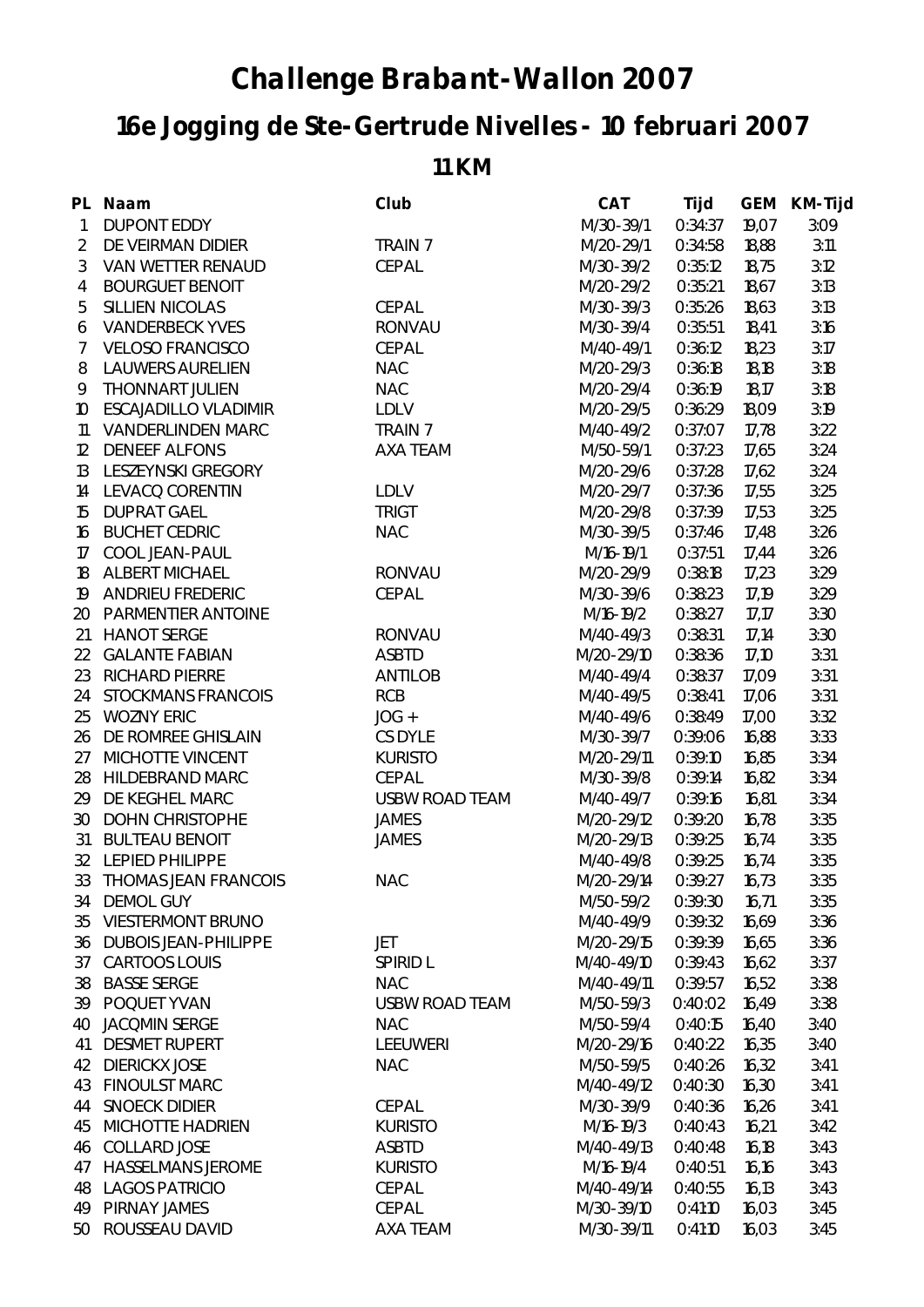|    | PL Naam                         | Club                  | <b>CAT</b> | <b>Tijd</b> | <b>GEM</b> | <b>KM-Tijd</b> |
|----|---------------------------------|-----------------------|------------|-------------|------------|----------------|
| 51 | <b>TIMMERMANS MARC</b>          | <b>TRAIN 7</b>        | M/40-49/15 | 0:41:11     | 16,03      | 3:45           |
| 52 | <b>VERMEULEN LAURENT</b>        | <b>HAC</b>            | M/30-39/12 | 0:41:21     | 15,96      | 3:46           |
|    | 53 RICOUR HERVE                 | <b>HAC</b>            | M/30-39/13 | 0:41:22     | 15,95      | 3:46           |
| 54 | <b>OUBOUSKOUR BRAHIM</b>        |                       | M/30-39/14 | 0:41:23     | 15,95      | 3:46           |
| 55 | <b>DENIS KEVIN</b>              | <b>STT</b>            | M/16-19/5  | 0:41:28     | 15,92      | 3:46           |
|    | 56 CARATZICOS COSTIS            | <b>CS DYLE</b>        | M/20-29/17 | 0:41:35     | 15,87      | 3:47           |
| 57 | <b>SNEESSENS MARC</b>           | <b>CS DYLE</b>        | M/40-49/16 | 0:41:41     | 15,83      | 3:47           |
| 58 | <b>JOUFFRAY LUC</b>             |                       | M/20-29/18 | 0:41:44     | 15,81      | 3:48           |
|    | 59 COLSON JULIEN                | <b>NAC</b>            | M/16-19/6  | 0:41:48     | 15,79      | 3:48           |
| 60 | KINET MAXIME                    | <b>LDLV</b>           | M/20-29/19 | 0:41:49     | 15,78      | 3:48           |
| 61 | VAN PASSEL JAN                  | <b>ROBA</b>           | M/30-39/15 | 0:41:50     | 15,78      | 3:48           |
|    | 62 ZEIDLER QUENTIN              | CS DYLE               | M/20-29/20 | 0:41:53     | 15,76      | 3:48           |
|    | 63 VAN MOLLE PHILIPPE           | <b>FURALOPE</b>       | M/40-49/17 | 0:41:54     | 15,75      | 3:49           |
| 64 | <b>SNEESSENS MICHAEL</b>        | <b>CS DYLE</b>        | M/16-19/7  | 0:41:55     | 15,75      | 3:49           |
| 65 | SOMMEREYNS PHILIPPE             | <b>RONVAU</b>         | M/40-49/18 | 0:42:03     | 15,70      | 3:49           |
|    | 66 HANOTIAU JEAN MARC           |                       | M/40-49/19 | 0:42:09     | 15,66      | 3:50           |
| 67 | <b>JAUNARD YVES</b>             | <b>NAC</b>            | M/40-49/20 | 0:42:12     | 15,64      | 3:50           |
|    | <b>68 VANDIEST PHILIPPE</b>     | <b>BONI</b>           | M/50-59/6  | 0:42:15     | 15,62      | 3:50           |
|    | 69 LAMBERT LAURENT              |                       | M/30-39/16 | 0:42:17     | 15,61      | 3:51           |
|    | 70 PLASQUI MICHEL               | <b>LDLV</b>           | M/40-49/21 | 0:42:22     | 15,58      | 3:51           |
| 71 | <b>TRESNIE PATRICK</b>          |                       | M/40-49/22 | 0:42:23     | 15,57      | 3:51           |
| 72 | <b>BAUWIN DOMINIQUE</b>         | <b>RONVAU</b>         | M/50-59/7  | 0:42:25     | 15,56      | 3:51           |
| 73 | SILLIEN FREDDY                  | <b>RONVAU</b>         | M/60-69/1  | 0:42:28     | 15,54      | 3:52           |
| 74 | <b>DERIVEAU JEAN</b>            | <b>USBW ROAD TEAM</b> | M/50-59/8  | 0:42:30     | 15,53      | 3:52           |
| 75 | <b>LAHAYE PHILIPPE</b>          | <b>RONVAU</b>         | M/40-49/23 | 0:42:34     | 15,51      | 3:52           |
| 76 | <b>HAUTPHENNE EDDY</b>          | <b>USBW ROAD TEAM</b> | M/40-49/24 | 0:42:36     | 15,49      | 3:52           |
| 77 | <b>VANCASTER PIERRE</b>         |                       | M/30-39/17 | 0:42:38     | 15,48      | 3:53           |
| 78 | <b>DURITA ZOLIKA</b>            | JET                   | M/40-49/25 | 0:42:39     | 15,47      | 3:53           |
| 79 | <b>BROOS PIERRE</b>             |                       | M/30-39/18 | 0:42:43     | 15,45      | 3:53           |
| 80 | <b>GOFFART VALERY</b>           | <b>RCB</b>            | M/30-39/19 | 0:42:45     | 15,44      | 3:53           |
| 81 | <b>NANIWE GILLES</b>            |                       | M/30-39/20 | 0:42:51     | 15,40      | 3:54           |
| 82 | <b>ESCAJADILLO MARIO NAAMAN</b> | <b>ARCHY'S</b>        | M/20-29/21 | 0:42:53     | 15,39      | 3:54           |
| 83 | <b>LEBRUN CHRISTOPHE</b>        |                       | M/30-39/21 | 0:42:54     | 15,38      | 3:54           |
| 84 | <b>JACQUY RUDY</b>              |                       | M/40-49/26 | 0:42:55     | 15,38      | 3:54           |
| 85 | <b>DEVICK EMILY</b>             | <b>NAC</b>            | D/30-39/1  | 0:42:56     | 15,37      | 3:54           |
| 86 | THOLOME LUC                     | <b>GSKFUNCLUB</b>     | M/40-49/27 | 0:43:00     | 15,35      | 3:55           |
| 87 | <b>HOORENS CARLOS</b>           | <b>LDLV</b>           | M/40-49/28 | 0:43:04     | 15,33      | 3:55           |
| 88 | <b>WILKIN BENJAMIN</b>          |                       | M/30-39/22 | 0:43:06     | 15,31      | 3:55           |
| 89 | <b>ALBERT FREDERIC</b>          | <b>USBW ROAD TEAM</b> | M/20-29/22 | 0:43:10     | 15,29      | 3:55           |
| 90 | <b>STEENS LUC</b>               | <b>RONVAU</b>         | M/30-39/23 | 0:43:13     | 15,27      | 3:56           |
| 91 | <b>SPIES BENOIT</b>             |                       | M/20-29/23 | 0:43:13     | 15,27      | 3:56           |
| 92 | <b>DESSY DAVID</b>              | <b>FLEURUS</b>        | M/30-39/24 | 0:43:15     | 15,26      | 3:56           |
| 93 | <b>FIGEYS MANUEL</b>            | <b>USBW ROAD TEAM</b> | M/40-49/29 | 0:43:18     | 15,24      | 3:56           |
| 94 | DE MEESTER JEAN LUC             | <b>RONVAU</b>         | M/40-49/30 | 0:43:21     | 15,22      | 3:56           |
| 95 | <b>VANRIE PIERRE</b>            |                       | M/40-49/31 | 0:43:24     | 15,21      | 3:57           |
|    | 96 LORGE JEAN MARC              | <b>RONVAU</b>         | M/40-49/32 | 0:43:26     | 15,20      | 3:57           |
| 97 | PREVOT CEDRIC                   | <b>JAMES</b>          | M/30-39/25 | 0:43:28     | 15,18      | 3:57           |
| 98 | <b>COREMANS CYRIEL</b>          | <b>ROBA</b>           | M/60-69/2  | 0:43:29     | 15,18      | 3:57           |
|    | 99 RATY HUGUES                  | <b>NAC</b>            | M/30-39/26 | 0:43:31     | 15,17      | 3:57           |
|    | 100 VAN HIEL PAUL               |                       | M/30-39/27 | 0:43:33     | 15,15      | 3:58           |
|    | 101 DETRY NIKY                  | <b>ATCC</b>           | M/30-39/28 | 0:43:34     | 15,15      | 3:58           |
|    | 102 MEULDERS HUGO               | <b>DEMARSIN</b>       | M/40-49/33 | 0:43:35     | 15,14      | 3:58           |
|    | 103 TORDOIR ERIC                |                       | M/40-49/34 | 0:43:39     | 15,12      | 3:58           |
|    | 104 LEVACQ GUY                  | <b>LDLV</b>           | M/60-69/3  | 0:43:41     | 15,11      | 3:58           |
|    | 105 VERBESSELT KEVIN            |                       | M/20-29/24 | 0:43:46     | 15,08      | 3:59           |
|    | 106 MAMERE JACQUES              | $JOG +$               | M/50-59/9  | 0:43:47     | 15,07      | 3:59           |
|    | 107 CASTIAUX JOSE               |                       | M/50-59/10 | 0:43:50     | 15,06      | 3:59           |
|    |                                 |                       |            |             |            |                |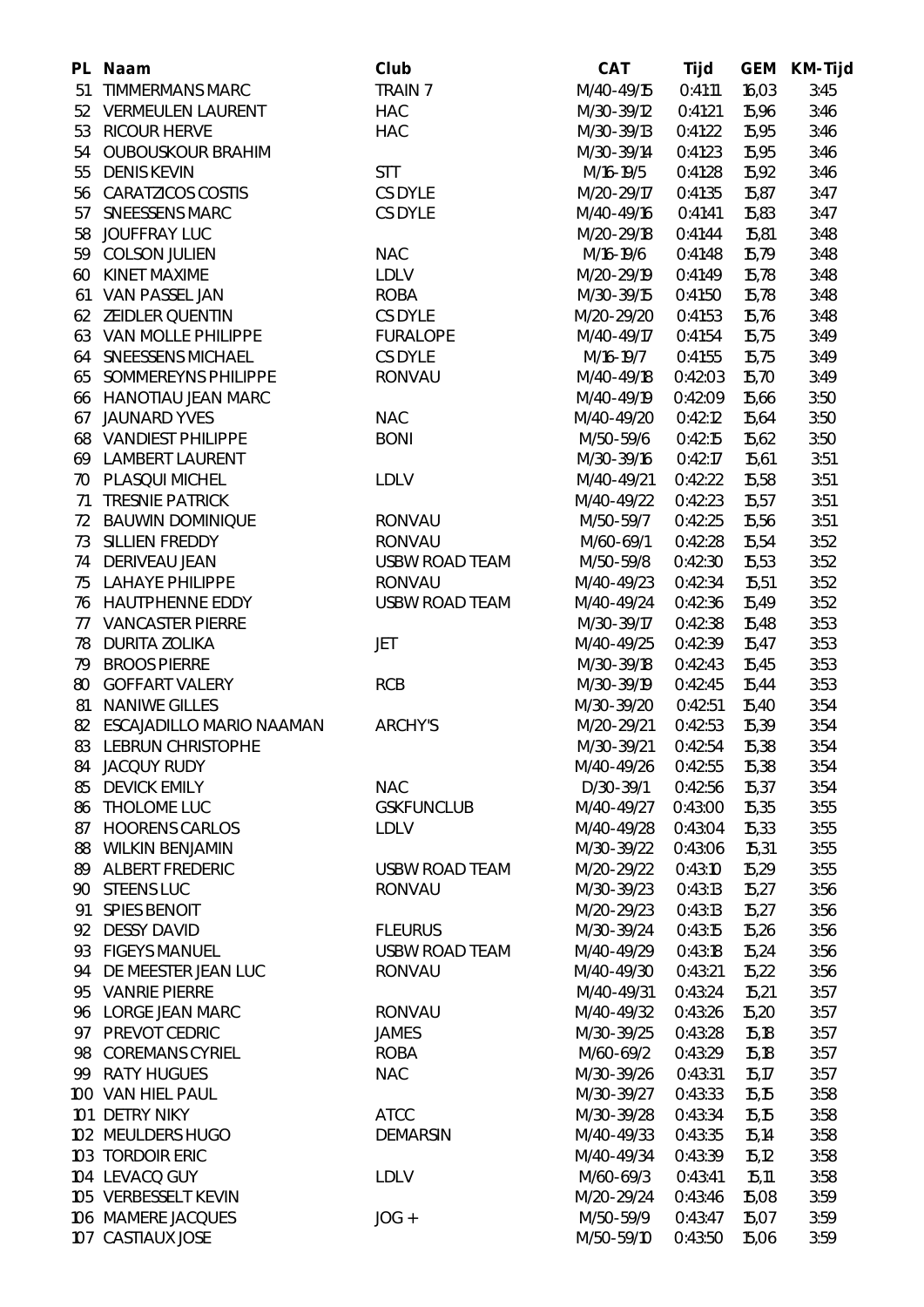| PL. | <b>Naam</b>                | Club                     | <b>CAT</b> | Tijd    | <b>GEM</b> | <b>KM-Tijd</b> |
|-----|----------------------------|--------------------------|------------|---------|------------|----------------|
|     | 108 ROMBAUX MARC           | <b>ASBTD</b>             | M/40-49/35 | 0:43:52 | 15,05      | 3:59           |
|     | 109 CLAEYS MARC            |                          | M/50-59/11 | 0:43:54 | 15,03      | 3:59           |
|     | 110 BAKER JOHN             | <b>CES</b>               | M/60-69/4  | 0:43:55 | 15,03      | 4:00           |
| 111 | <b>DEBIERE JOHAN</b>       |                          | M/30-39/29 | 0:43:56 | 15,02      | 4:00           |
|     | 112 DEFRAENE PATRICK       | <b>ANTILOB</b>           | M/40-49/36 | 0:43:57 | 15,02      | 4:00           |
|     | 113 COLLOT JOSEPH          | <b>ANTILOB</b>           | M/40-49/37 | 0:43:58 | 15,01      | 4:00           |
|     | 114 CHERON MARCEL          | <b>FANAJOG</b>           | M/50-59/12 | 0:43:58 | 15,01      | 4:00           |
|     | 115 CHIAU OMER             | <b>END TEAM CHIEVRES</b> | M/50-59/13 | 0:43:59 | 15,01      | 4:00           |
|     | 116 MICHOTTE MARC          | <b>KURISTO</b>           | M/40-49/38 | 0:44:00 | 15,00      | 4:00           |
|     | 117 STORME LAURENT         |                          | M/30-39/30 | 0:44:11 | 14,94      | 4:01           |
|     | 118 VANTVIOTIS ANASTHASE   |                          | M/50-59/14 | 0:44:12 | 14,93      | 4:01           |
|     | 119 DEFALQUE ALBAN         | <b>ANTILOB</b>           | M/30-39/31 | 0:44:13 | 14,93      | 4:01           |
|     | 120 LENAIN EDDY            |                          | M/40-49/39 | 0:44:14 | 14,92      | 4:01           |
|     | 121 MOENS NADINE           | <b>JOG BEER</b>          | D/40-49/1  | 0:44:14 | 14,92      | 4:01           |
|     | 122 DEBOCK CHRISTIAN       | <b>TITAN</b>             | M/40-49/40 | 0:44:19 | 14,89      | 4:02           |
|     | 123 ALEXANDRE SERGE        | <b>NAC</b>               | M/40-49/41 | 0:44:20 | 14,89      | 4:02           |
|     | 124 VERMEERE DIDIER        | <b>JET</b>               | M/30-39/32 | 0:44:22 | 14,88      | 4:02           |
|     | 125 VIDICK JEAN LUC        |                          | M/50-59/15 | 0:44:23 | 14,87      | 4:02           |
|     | 126 DE CONINCK MICHEL      | <b>BERTEM AC</b>         | M/40-49/42 | 0:44:31 | 14,83      | 4:03           |
|     | 127 COQUELET VINCENT       | <b>RCB</b>               | M/40-49/43 | 0:44:32 | 14,82      | 4:03           |
|     | 128 DESCAMPS PHILIPPE      | <b>JAMES</b>             | M/30-39/33 | 0:44:34 | 14,81      | 4:03           |
|     | 129 BALLEZ IGOR            |                          | M/40-49/44 | 0:44:36 | 14,80      | 4:03           |
|     | 130 PARSY DONAT            | <b>ANTILOB</b>           | M/30-39/34 | 0:44:39 | 14,78      | 4:04           |
|     | 131 DELSU DOMINIQUE        |                          | M/40-49/45 | 0:44:40 | 14,78      | 4:04           |
|     | 132 WOUTERS JEREMY         |                          | M/16-19/8  | 0:44:42 | 14,77      | 4:04           |
|     | 133 BINKERT MARC           | <b>LDLV</b>              | M/40-49/46 | 0:44:44 | 14,75      | 4:04           |
|     | 134 LAPORTE OLIVIER        | <b>NAC</b>               | M/30-39/35 | 0:44:45 | 14,75      | 4:04           |
|     | 135 JAUNIAU DANIEL         | <b>NAC</b>               | M/40-49/47 | 0:44:48 | 14,73      | 4:04           |
|     | 136 DELFOSSE CELINE        | <b>JAMES</b>             | D/20-29/1  | 0:44:50 | 14,72      | 4:05           |
|     | 137 GIGOT JACQUES          | <b>AXA TEAM</b>          | M/40-49/48 | 0:44:51 | 14,72      | 4:05           |
|     | 138 JOLY PATRICK           | <b>JOG GANS</b>          | M/40-49/49 | 0:44:52 | 14,71      | 4:05           |
|     | 139 VANDENBROECK TOM       | <b>JOG CLUBJE</b>        | M/20-29/25 | 0:44:53 | 14,70      | 4:05           |
|     | <b>140 LORAUX ETIENNE</b>  | <b>AXA TEAM</b>          | M/40-49/50 | 0:44:59 | 14.67      | 4:05           |
| 141 | <b>DESCHUYTENEER MARC</b>  | <b>JAMES</b>             | M/20-29/26 | 0:45:01 | 14,66      | 4:06           |
|     | 142 VANDERGUCHT DAVY       | <b>LEEUWERI</b>          | M/30-39/36 | 0:45:02 | 14,66      | 4:06           |
|     | 143 BARBIER YVES           | <b>USBW ROAD TEAM</b>    | M/40-49/51 | 0:45:03 | 14,65      | 4:06           |
|     | 144 ALBERT CHARLES         | <b>USBW ROAD TEAM</b>    | M/50-59/16 | 0:45:05 | 14,64      | 4:06           |
|     | 145 LAPORTE PHILIPPE       |                          | M/30-39/37 | 0:45:05 | 14,64      | 4:06           |
|     | 146 TONON GAETAN           |                          | M/30-39/38 | 0:45:09 | 14,62      | 4:06           |
| 147 | <b>MICHIELS BENONI</b>     |                          | M/50-59/17 | 0:45:13 | 14,60      | 4:07           |
|     | 148 LALLEMAND LUC          | <b>WINTERTH</b>          | M/40-49/52 | 0:45:15 | 14,59      | 4:07           |
|     | 149 DE KEYZER RENE         | <b>DEMARSIN</b>          | M/60-69/5  | 0:45:20 | 14,56      | 4:07           |
|     | 150 RIVOAL DAMIEN          |                          | M/20-29/27 | 0:45:20 | 14,56      | 4:07           |
|     | 151 RAMAEKERS ERWIN        | <b>FURALOPE</b>          | M/30-39/39 | 0:45:21 | 14,55      | 4:07           |
|     | 152 HOUBART CECILE         | <b>RONVAU</b>            | D/40-49/2  | 0:45:22 | 14,55      | 4:07           |
|     | <b>153 DINJART VINCENT</b> | <b>KURISTO</b>           | M/40-49/53 | 0:45:23 | 14,54      | 4:08           |
|     | 154 DUJARDIN FABIEN        |                          | M/40-49/54 | 0:45:23 | 14,54      | 4:08           |
|     | 155 LECOCQ MARC            | <b>THIMEON</b>           | M/40-49/55 | 0:45:25 | 14,53      | 4:08           |
|     | 156 SABOT GERRIC           |                          | M/20-29/28 | 0:45:26 | 14,53      | 4:08           |
|     | 157 WIJNEN LUC             | <b>RIWA</b>              | M/40-49/56 | 0:45:27 | 14,52      | 4:08           |
| 158 | <b>MILLS TIMOTHY</b>       | <b>RCB</b>               | M/40-49/57 | 0:45:27 | 14,52      | 4:08           |
|     | 159 FURNARI ROBERTO        | JET                      | M/50-59/18 | 0:45:35 | 14,48      | 4:09           |
|     | 160 LINS ALAIN             | <b>LDLV</b>              | M/40-49/58 | 0:45:36 | 14,47      | 4:09           |
|     | 161 TRGO ALAIN             | <b>NAC</b>               | M/40-49/59 | 0:45:37 | 14,47      | 4:09           |
|     | 162 VERSMISSEN GREGORY     | <b>USBO</b>              | M/20-29/29 | 0:45:45 | 14,43      | 4:10           |
|     | 163 DE LEENER JEAN-MARIE   | <b>NAC</b>               | M/50-59/19 | 0:45:48 | 14,41      | 4:10           |
|     | 164 POQUET GAETAN          | <b>USBW ROAD TEAM</b>    | M/16-19/9  | 0:45:52 | 14,39      | 4:10           |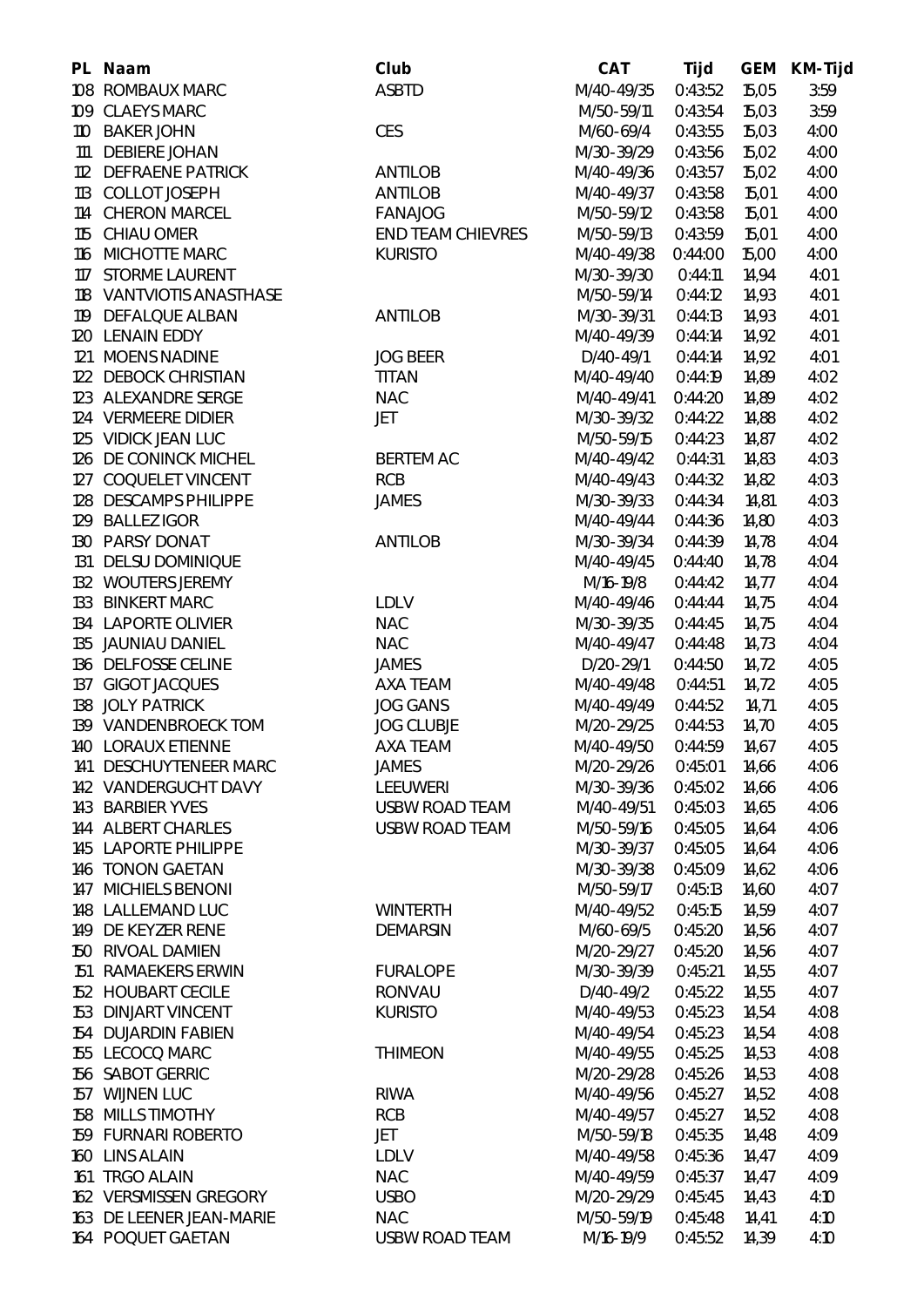|     | PL Naam                      | Club                  | <b>CAT</b> | Tijd    | <b>GEM</b> | <b>KM-Tijd</b> |
|-----|------------------------------|-----------------------|------------|---------|------------|----------------|
|     | 165 THOMAS IVAN              | <b>ROBA</b>           | M/40-49/60 | 0:45:56 | 14,37      | 4:11           |
|     | 166 DURITA JANIKA            | <b>JET</b>            | M/40-49/61 | 0:45:57 | 14,36      | 4:11           |
|     | 167 DE JONGHE BENOIT         |                       | M/30-39/40 | 0:45:59 | 14,35      | 4:11           |
|     | 168 BERTHET ALAIN            |                       | M/40-49/62 | 0:46:00 | 14,35      | 4:11           |
|     | 169 LAUWERS BERNARD          | <b>NAC</b>            | M/40-49/63 | 0:46:01 | 14,34      | 4:11           |
|     | 170 HINNEKENS MARC-OLIVIER   |                       | M/30-39/41 | 0:46:03 | 14,33      | 4:11           |
|     | 171 MULS SEBASTIEN           | <b>LDLV</b>           | M/20-29/30 | 0:46:04 | 14,33      | 4:11           |
|     | 172 RYCKEN PIETER            | <b>BIN</b>            | M/40-49/64 | 0:46:06 | 14,32      | 4:11           |
|     | 173 VAN DE LEEST HARRY       | <b>KNOET</b>          | M/50-59/20 | 0:46:07 | 14,31      | 4:12           |
|     | 174 ERAERTS WILLY            | <b>USBW ROAD TEAM</b> | M/60-69/6  | 0:46:08 | 14,31      | 4:12           |
|     | 175 LERATE VINCIANNE         | <b>NAC</b>            | D/40-49/3  | 0:46:11 | 14,29      | 4:12           |
|     | 176 KUYPERS EDDY             | <b>JAMES</b>          | M/50-59/21 | 0:46:12 | 14,29      | 4:12           |
|     | 177 TEGAS GIOVANNI           | <b>NAC</b>            | M/40-49/65 | 0:46:13 | 14,28      | 4:12           |
|     | 178 COLSON BENOIT            | <b>NAC</b>            | M/40-49/66 | 0:46:14 | 14,28      | 4:12           |
|     | 179 MATERNE DANIEL           |                       | M/40-49/67 | 0:46:17 | 14,26      | 4:12           |
|     | 180 GEENS KURT               | <b>KNOET</b>          | M/30-39/42 | 0:46:24 | 14,22      | 4:13           |
|     | 181 DIDIER PHILIPPET         | <b>JAMES</b>          | M/40-49/68 | 0:46:24 | 14,22      | 4:13           |
|     | 182 BEN MAJDOUBA FATHI       |                       | M/40-49/69 | 0:46:25 | 14,22      | 4:13           |
|     | 183 POULIN JOEL              | <b>NAC</b>            | M/50-59/22 | 0:46:26 | 14,21      | 4:13           |
|     | 184 VANDERZWALMEN SABINE     | <b>RIWA</b>           | D/20-29/2  | 0:46:31 | 14,19      | 4:14           |
|     | 185 D HOSE JEROME            | <b>JOG BEER</b>       | M/30-39/43 | 0:46:32 | 14,18      | 4:14           |
|     | 186 DE KEMPENEER MICHEL      |                       | M/40-49/70 | 0:46:32 | 14,18      | 4:14           |
|     | 187 DE MAERE BERNARD         |                       | M/20-29/31 | 0:46:33 | 14,18      | 4:14           |
|     | 188 JAMART ERIC              | <b>NAC</b>            | M/40-49/71 | 0:46:34 | 14,17      | 4:14           |
|     | 189 DEJARDIN PHILIPPE        |                       | M/30-39/44 | 0:46:35 | 14,17      | 4:14           |
|     | 190 FONTENOY DAMIEN          | <b>JOG GAST</b>       | M/20-29/32 | 0:46:36 | 14,16      | 4:14           |
|     | 191 VALERO JEROME            |                       | M/20-29/33 | 0:46:39 | 14,15      | 4:14           |
|     | 192 VERSTRAETEN CYRIC        |                       | M/16-19/10 | 0:46:40 | 14,14      | 4:15           |
|     | 193 VERMOESEN PHILIPPE       |                       | M/30-39/45 | 0:46:41 | 14,14      | 4:15           |
|     | 194 PROBST PAUL              | <b>USBW ROAD TEAM</b> | M/40-49/72 | 0:46:45 | 14,12      | 4:15           |
|     | 195 STIERNET OLIVIER         | <b>JOG GAST</b>       | M/30-39/46 | 0:46:49 | 14,10      | 4:15           |
|     | 196 BRUYERE PIERRE           |                       | M/40-49/73 | 0:46:52 | 14,08      | 4:16           |
|     | 197 VANDENBERCQ CEDRIC       |                       | M/20-29/34 | 0:46:57 | 14,06      | 4:16           |
|     | 198 CUISINIER THOMAS         | <b>GSKFUNCLUB</b>     | M/30-39/47 | 0:46:58 | 14,05      | 4:16           |
|     | 199 LETELLIER JEAN LUC       |                       | M/40-49/74 | 0:46:59 | 14,05      | 4:16           |
|     | <b>200 DUPUIS MICHEL</b>     |                       | M/50-59/23 | 0:47:00 | 14,04      | 4:16           |
|     | 201 HUME YVAN                | <b>NAC</b>            | M/50-59/24 | 0:47:02 | 14,03      | 4:17           |
|     | 202 GRANDELET PHILIPPE       |                       | M/30-39/48 | 0:47:06 | 14,01      | 4:17           |
|     | 203 SCARNIET CHRISTIAN       | <b>ACLO</b>           | M/40-49/75 | 0:47:06 | 14,01      | 4:17           |
|     | 204 SCOUPPE ALAIN            | <b>USBW ROAD TEAM</b> | M/50-59/25 | 0:47:07 | 14,01      | 4:17           |
|     | 205 MICHOTTE OLIVIER         |                       | M/16-19/11 | 0:47:07 | 14,01      | 4:17           |
|     | 206 PIERARD ALEXANDRE        | <b>FLYING SHOES</b>   | M/30-39/49 | 0:47:08 | 14,00      | 4:17           |
|     | 207 DEMUYSERE PIERRE         |                       | M/40-49/76 | 0:47:14 | 13,97      | 4:18           |
|     | 208 CLAEYS HARALD            |                       | M/20-29/35 | 0:47:18 | 13,95      | 4:18           |
|     | 209 FERNANDES GONCALVES JOAU | <b>CEPAL</b>          | M/50-59/26 | 0:47:18 | 13,95      | 4:18           |
|     | 210 BODART RODOLPHE          |                       | M/30-39/50 | 0:47:19 | 13,95      | 4:18           |
|     | 211 COUVREUR PATRICK         |                       | M/50-59/27 | 0:47:21 | 13,94      | 4:18           |
|     | 212 MELON JEAN-MARC          | <b>NAC</b>            | M/40-49/77 | 0:47:23 | 13,93      | 4:18           |
| 213 | <b>CARLIER STEPHANE</b>      | <b>KURISTO</b>        | M/40-49/78 | 0:47:26 | 13,91      | 4:19           |
|     | 214 CEULEMANS NICOLAS        | <b>ANTILOB</b>        | M/30-39/51 | 0:47:28 | 13,90      | 4:19           |
|     | 215 HOUGARDY VINCENT         |                       | M/30-39/52 | 0:47:33 | 13,88      | 4:19           |
|     | 216 DEN HOUDIJKER DAVID      | <b>JOG BEER</b>       | M/20-29/36 | 0:47:38 | 13,86      | 4:20           |
|     | 217 DAOUT JEAN-PHILIPPE      |                       | M/20-29/37 | 0:47:39 | 13,85      | 4:20           |
| 218 | <b>MAROY LAURENT</b>         |                       | M/20-29/38 | 0:47:43 | 13,83      | 4:20           |
|     | 219 M ZOUDI HAKIM            |                       | M/40-49/79 | 0:47:44 | 13,83      | 4:20           |
|     | 220 BASIBEI DIMITRI          |                       | M/30-39/53 | 0:47:46 | 13,82      | 4:21           |
|     | 221 WARIN DIDIER             | <b>BELGRAVE</b>       | M/40-49/80 | 0:47:49 | 13,80      | 4:21           |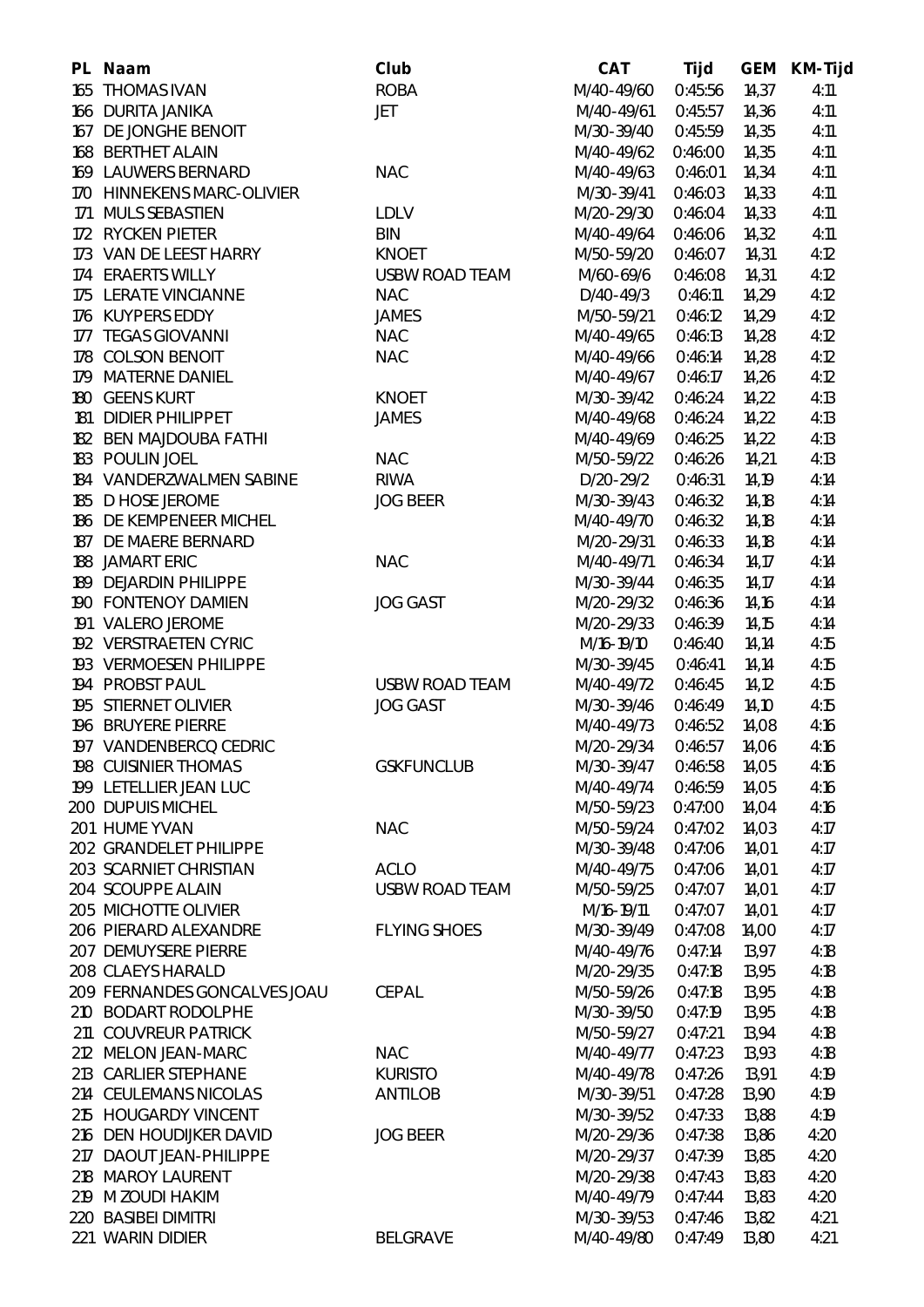| PL Naam                                | Club                                  | <b>CAT</b> | <b>Tijd</b>        | <b>GEM</b> | <b>KM-Tijd</b> |
|----------------------------------------|---------------------------------------|------------|--------------------|------------|----------------|
| 222 TIREZ ESTELLE                      | <b>CEPAL</b>                          | D/40-49/4  | 0:47:52            | 13,79      | 4:21           |
| 223 QUOITOT GUY                        | <b>USBW ROAD TEAM</b>                 | M/50-59/28 | 0:47:55            | 13,77      | 4:21           |
| 224 PECHEUR SEBASTIEN                  |                                       | M/20-29/39 | 0:48:02            | 13,74      | 4:22           |
| 225 VANDAM JEAN                        | <b>ANTILOB</b>                        | M/40-49/81 | 0:48:04            | 13,73      | 4:22           |
| 226 JADOT BENOIT                       |                                       | M/30-39/54 | 0:48:06            | 13,72      | 4:22           |
| 227 MOLINER ORTIZ JOSE                 |                                       | M/40-49/82 | 0:48:07            | 13,72      | 4:22           |
| 228 LEHAIRE PHILIPPE                   | <b>JET</b>                            | M/50-59/29 | 0:48:08            | 13,71      | 4:23           |
| 229 ALEXANDRE YVES                     | <b>USBW ROAD TEAM</b>                 | M/30-39/55 | 0:48:10            | 13,70      | 4:23           |
| 230 GODEFRIDI THIERRY                  |                                       | M/50-59/30 | 0:48:15            | 13,68      | 4:23           |
| 231 DREWNIAK NICOLAS                   |                                       | M/20-29/40 | 0:48:17            | 13,67      | 4:23           |
| 232 LEMAITRE FRANZ                     |                                       | M/30-39/56 | 0:48:29            | 13,61      | 4:24           |
| 233 CANON MATHIEU                      | <b>LDLV</b>                           | M/30-39/57 | 0:48:32            | 13,60      | 4:25           |
| 234 JADOT FRANCIS                      |                                       | M/30-39/58 | 0:48:35            | 13,58      | 4:25           |
| 235 GOORIS ALAIN                       | <b>RCB</b>                            | M/40-49/83 | 0:48:37            | 13,58      | 4:25           |
| 236 KESTERS LAURENT                    | <b>ONH</b>                            | M/30-39/59 | 0:48:42            | 13,55      | 4:26           |
| 237 MOFFETT LARRY                      | <b>LDLV</b>                           | M/40-49/84 | 0:48:42            | 13,55      | 4:26           |
| 238 GARIN YVES                         | <b>TITAN</b>                          | M/30-39/60 | 0:48:45            | 13,54      | 4:26           |
| 239 NICOLAY RENE                       | <b>KURISTO</b>                        | M/60-69/7  | 0:48:47            | 13,53      | 4:26           |
| 240 CLAMOT DANIEL                      | <b>KURISTO</b>                        | M/50-59/31 | 0:48:49            | 13,52      | 4:26           |
| 241 DE RASSENFOSSE JACQUES             |                                       | M/50-59/32 | 0:48:50            | 13,52      | 4:26           |
| 242 GHYSSELINCK CHRISTOPHE             |                                       | M/20-29/41 | 0:48:54            | 13,50      | 4:27           |
| 243 RASSAERTS RUDI                     | <b>JOKA</b>                           | M/40-49/85 | 0:48:57            | 13,48      | 4:27           |
| 244 DESWARF TANGUY                     |                                       | M/20-29/42 | 0:48:58            | 13,48      | 4:27           |
| 245 PLAQUET QUENTIN                    | <b>FANAJOG</b>                        | M/50-59/33 | 0:49:00            | 13,47      | 4:27           |
| 246 BYTHELL WILLIAM                    |                                       | M/50-59/34 | 0:49:01            | 13,46      | 4:27           |
| 247 LANDERCY FRANCOIS                  |                                       | M/20-29/43 | 0:49:03            | 13,46      | 4:28           |
| 248 DESMET JEAN-YVES                   | <b>LDLV</b>                           | M/40-49/86 | 0:49:06            | 13,44      | 4:28           |
| 249 LUYCKFASSEEL HUGUES                |                                       | M/20-29/44 | 0:49:07            | 13,44      | 4:28           |
| 250 DUBOIS CHRISTOPHE                  | <b>POMPIER</b>                        | M/30-39/61 | 0:49:08            | 13,43      | 4:28           |
| 251 DEGUELDE CEDRIC                    |                                       | M/20-29/45 | 0:49:09            | 13,43      | 4:28           |
| 252 MORSOMME ARNAUD                    |                                       | M/20-29/46 | 0:49:11            | 13,42      | 4:28           |
| 253 DENIS OLIVIER                      | <b>USBW ROAD TEAM</b>                 | M/40-49/87 | 0:49:16            | 13,40      | 4:29           |
| 254 COLON ROLAND                       | <b>TITAN</b>                          | M/40-49/88 | 0:49:16            | 13,40      | 4:29           |
| 255 WILLAME DIDIER                     |                                       | M/40-49/89 | 0:49:17            | 13,39      | 4:29           |
| 256 SCOUMANNE LEON                     |                                       | M/50-59/35 | 0:49:18            | 13,39      | 4:29           |
| 257 BLYAERT LUC                        |                                       | M/40-49/90 | 0:49:20            | 13,38      | 4:29           |
| 258 DE MUNCK VERONIQUE                 | <b>NAC</b>                            | D/40-49/5  | 0:49:21            | 13,37      | 4:29           |
| 259 VAN DE CASTEELE CHRISTIAN          | <b>NAC</b>                            | M/40-49/91 | 0:49:22            | 13,37      | 4:29           |
| <b>260 BAIKRICH GUY</b>                | <b>RCB</b>                            | M/60-69/8  | 0:49:23            | 13,36      | 4:29           |
| 261 STROOBANTS HERMAN                  | <b>DEMARSIN</b>                       | M/40-49/92 | 0:49:26            | 13,35      | 4:30           |
| 262 DUBOIS JACQUES                     | <b>NAC</b>                            | M/40-49/93 | 0:49:30            | 13,33      | 4:30           |
| 263 NIETO MARCOS                       |                                       | M/20-29/47 | 0:49:32            | 13,32      | 4:30           |
| <b>264 WAUTIER DAVID</b>               |                                       | M/20-29/48 | 0:49:34            | 13,32      | 4:30           |
| 265 BORGINON BERNARD                   |                                       | M/30-39/62 | 0:49:35            | 13,31      | 4:30           |
| 266 DEBLANDER BRUNO                    |                                       | M/40-49/94 | 0:49:37            | 13,30      | 4:31           |
| 267 MARLE LAURENT                      |                                       | M/30-39/63 | 0:49:38            | 13,30      | 4:31           |
| 268 GLEVICZKY ANDRE                    | <b>TEND DET</b>                       | M/40-49/95 | 0:49:40            | 13,29      | 4:31           |
| 269 GREVISSE DAVID                     | <b>RONVAU</b>                         | M/30-39/64 |                    |            |                |
| 270 OOST JEAN-FRANCOIS                 |                                       | M/30-39/65 | 0:49:41<br>0:49:47 | 13,28      | 4:31           |
| 271 BINON GAETANE                      |                                       | D/30-39/2  |                    | 13,26      | 4:32           |
| 272 TURNEER ROGER                      | <b>CEPAL</b><br><b>USBW ROAD TEAM</b> | M/60-69/9  | 0:49:48<br>0:49:49 | 13,25      | 4:32           |
|                                        |                                       |            |                    | 13,25      | 4:32           |
| 273 BEERENS JAN<br>274 PEIGNOIS PIERRE | AC E AAL                              | M/40-49/96 | 0:49:51            | 13,24      | 4:32           |
|                                        |                                       | M/40-49/97 | 0:49:53            | 13,23      | 4:32           |
| 275 NACHTERGAELE PAUL EMILE            | <b>CS DYLE</b>                        | M/50-59/36 | 0:49:56            | 13,22      | 4:32           |
| 276 CHARLIER BAUDOUIN                  | JET                                   | M/50-59/37 | 0:49:58            | 13,21      | 4:33           |
| 277 HUART LOUIS                        |                                       | M/50-59/38 | 0:50:00            | 13,20      | 4:33           |
| 278 COLMANT OLIVIER                    |                                       | M/40-49/98 | 0:50:07            | 13,17      | 4:33           |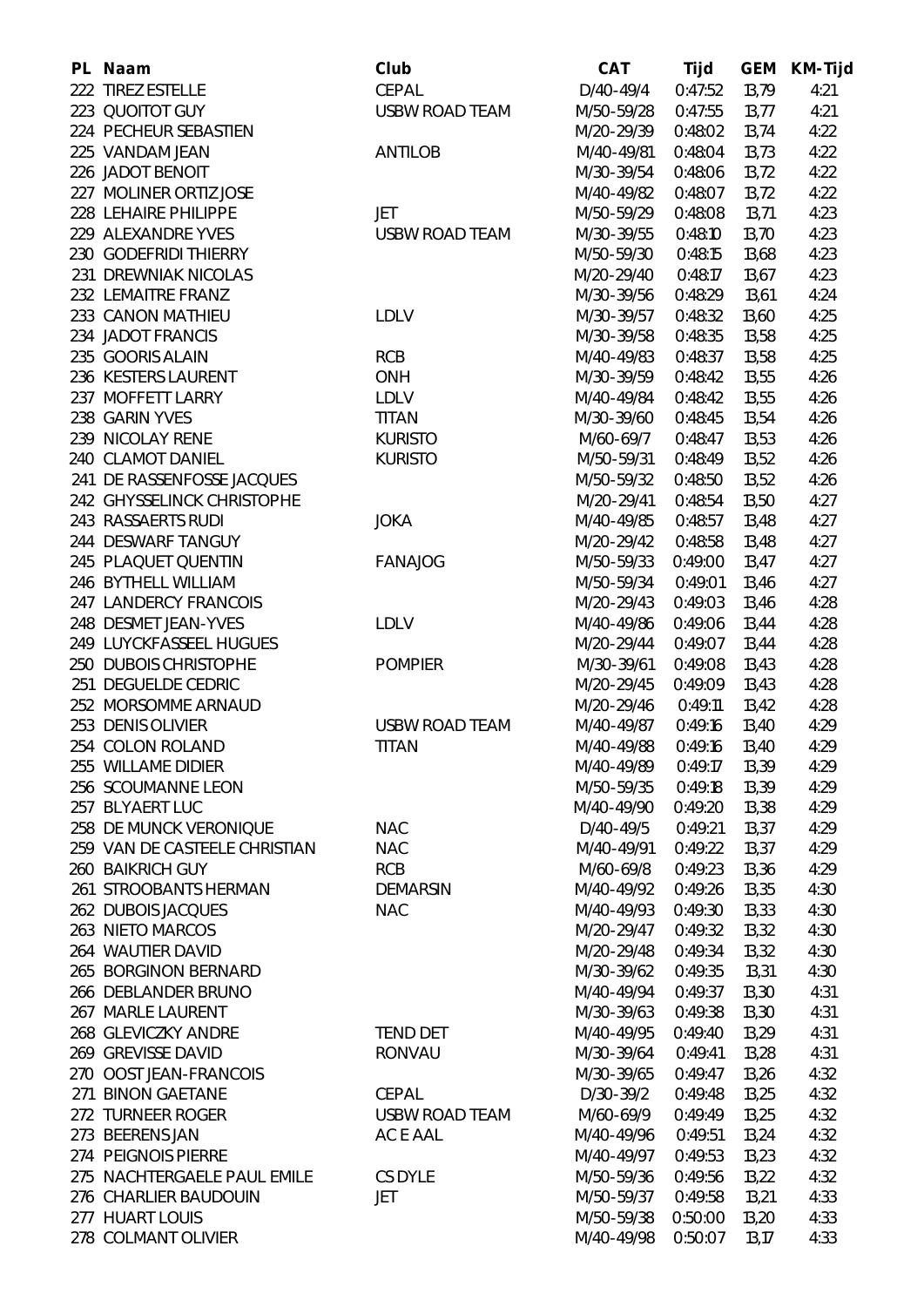| PL Naam                        | <b>Club</b>           | <b>CAT</b>  | Tijd    | <b>GEM</b>     | <b>KM-Tijd</b> |
|--------------------------------|-----------------------|-------------|---------|----------------|----------------|
| 279 WAUTERS EDDY               |                       | M/40-49/99  | 0:50:12 | 13,15          | 4:34           |
| <b>280 CARTIAUX MURIEL</b>     | <b>RCB</b>            | $D/30-39/3$ | 0:50:15 | 13,13          | 4:34           |
| 281 FREZIN OLIVIER             |                       | M/40-49/100 | 0:50:19 | 13,12          | 4:34           |
| 282 PEETERS WIM                |                       | M/30-39/66  | 0:50:20 | 13,11          | 4:35           |
| 283 GOMBERT CHARLE-ANTOINE     |                       | M/20-29/49  | 0:50:21 | 13,11          | 4:35           |
| 284 LAURENT YVES               |                       | M/40-49/101 | 0:50:23 | 13,10          | 4:35           |
| 285 BORGWALD LUDWIG            | <b>LOOISE</b>         | M/50-59/39  | 0:50:25 | 13,09          | 4:35           |
| 286 MOTTEU MARC                | <b>ACF</b>            | M/30-39/67  | 0:50:26 | 13,09          | 4:35           |
| 287 BUTAYE OLIVIER             |                       | M/20-29/50  | 0:50:28 | 13,08          | 4:35           |
| 288 HASSAN KARIN               |                       | M/20-29/51  | 0:50:29 | 13,07          | 4:35           |
| 289 BARAIS RAYNALD             | <b>NAC</b>            | M/30-39/68  | 0:50:30 | 13,07          | 4:35           |
| 290 VANDERHAEGHEN OLIVIER      |                       | M/30-39/69  | 0:50:32 | 13,06          | 4:36           |
| 291 BELGONNE CHRISTIAN         |                       | M/50-59/40  | 0:50:32 | 13,06          | 4:36           |
| 292 COPPENS PIERRE             |                       | M/50-59/41  | 0:50:33 | 13,06          | 4:36           |
| 293 LAASMAN MICHEL             |                       | M/40-49/102 | 0:50:34 | 13,05          | 4:36           |
| 294 HENDRICKX HERMAN           | <b>BETA</b>           | M/40-49/103 | 0:50:34 | 13,05          | 4:36           |
| 295 HINNEKENS JEAN-PASCAL      | <b>USBW ROAD TEAM</b> | M/40-49/104 | 0:50:35 | 13,05          | 4:36           |
| 296 DE VROEDE NADINE           | <b>USBW ROAD TEAM</b> | D/40-49/6   | 0:50:35 | 13,05          | 4:36           |
| 297 HERREMANS SVEN             | <b>JOG BEER</b>       | M/30-39/70  | 0:50:36 | 13,04          | 4:36           |
| 298 MOSSELMANS ERIC            |                       | M/40-49/105 | 0:50:37 | 13,04          | 4:36           |
| 299 ALEXANDRE FRANCOISE        | <b>CROSS PR</b>       | D/50-59/1   | 0:50:41 | 13,02          | 4:36           |
| 300 RENDERS REGINE             | <b>NAC</b>            | D/40-49/7   | 0:50:42 | 13,02          | 4:37           |
| 301 ANDRE VALERY               |                       | M/30-39/71  | 0:50:45 | 13,00          | 4:37           |
| 302 SANGLIER GERARD            | <b>RC NAMUR</b>       | M/50-59/42  | 0:50:46 | 13,00          | 4:37           |
| 303 ABBOUD RAYMOND             |                       | M/40-49/106 | 0:50:47 | 13,00          | 4:37           |
| 304 MAGE ALAIN                 | $JOG +$               | M/50-59/43  | 0:50:47 | 13,00          | 4:37           |
| 305 VAN STRAELEN PATRICK       | <b>JET</b>            | M/40-49/107 | 0:50:48 | 12,99          | 4:37           |
| 306 LANOY REGINALD             |                       | M/30-39/72  | 0:50:53 | 12,97          | 4:38           |
| 307 MIESSE DANY                | <b>NAC</b>            | M/50-59/44  | 0:50:54 | 12,97          | 4:38           |
| 308 DEGROOTE NICOLAAS          | <b>IXEL</b>           | M/30-39/73  | 0:50:55 | 12,96          | 4:38           |
| 309 MOTTE FREDERIC             |                       | M/30-39/74  | 0:50:57 | 12,95          | 4:38           |
| 310 ORVAL PIERRE               |                       | M/60-69/10  | 0:50:59 | 12,95          | 4:38           |
| 311 CHAUVIERE CHRISTOPHE       |                       | M/30-39/75  | 0:51:00 | 12,94          | 4:38           |
| 312 TURLOT VALERIE             | <b>NAC</b>            | D/40-49/8   | 0:51:02 | 12,93          | 4:38           |
| 313 COENRAETS VINCENT          |                       | M/20-29/52  | 0:51:12 | 12,89          | 4:39           |
| 314 LEFORT JEAN MARIE          | <b>JC SABCA</b>       | M/50-59/45  | 0:51:13 | 12,89          | 4:39           |
| 315 HUYBRECHTS CYNTHIA         | <b>HULS</b>           | D/30-39/4   | 0:51:14 | 12,88          | 4:39           |
| 316 SANSTERRE FABIEN           |                       | M/20-29/53  | 0:51:18 | 12,87          | 4:40           |
| 317 HECQ ROLAND                |                       | M/50-59/46  | 0:51:19 | 12,86          | 4:40           |
| 318 GHELEYNS ANNE              | <b>NAC</b>            | D/40-49/9   | 0:51:20 | 12,86          | 4:40           |
| 319 FRANSSEN JACQUES           | JOG +                 | M/50-59/47  | 0:51:22 | 12,85          | 4:40           |
| 320 MARCQ KARL                 | <b>USBW ROAD TEAM</b> | M/40-49/108 | 0:51:23 | 12,84          | 4:40           |
| 321 FONTAINE AMELIE            | <b>JET</b>            | D/16-19/1   | 0:51:24 | 12,84          | 4:40           |
| 322 LAGRENET CEDRIC            | <b>JET</b>            | M/20-29/54  | 0:51:25 | 12,84          | 4:40           |
| 323 DENIES ETIENNE             | <b>FURALOPE</b>       | M/60-69/11  | 0:51:27 | 12,83          | 4:41           |
| 324 MAGOTTEAUX HUBERT          | <b>NAC</b>            | M/40-49/109 | 0:51:28 | 12,82          | 4:41           |
| 325 VAN DYCK INGE              | <b>NAC</b>            | D/40-49/10  | 0:51:29 | 12,82          | 4:41           |
| 326 COOL PIERRE-ALEXANDRE      |                       | M/20-29/55  | 0:51:30 | 12,82          | 4:41           |
| 327 MBOYO MICHEL               | CS DYL.G              | M/20-29/56  | 0:51:31 | 12,81          | 4:41           |
| 328 BOUDART ALAIN              | <b>NAC</b>            | M/40-49/110 | 0:51:33 | 12,80          | 4:41           |
| 329 MUYTJENS RENE              | <b>ANTILOB</b>        | M/60-69/12  | 0:51:35 | 12,79          | 4:41           |
| 330 BOVY DANIEL                | <b>NAC</b>            | M/60-69/13  | 0:51:35 | 12,79          | 4:41           |
| 331 LEPLAT ANABELLE            | <b>LDLV</b>           | $D/20-29/3$ | 0:51:37 | 12,79          | 4:42           |
| 332 BERREWAERTS ETIENNE        |                       | M/50-59/48  | 0:51:38 | 12,78          | 4:42           |
| 333 HENDERYCKX PIERRE FRANCOIS | <b>ASBTD</b>          | M/40-49/111 | 0:51:42 |                | 4:42           |
| 334 HOUBART AGNES              | <b>RONVAU</b>         | D/30-39/5   | 0:51:43 | 12,77<br>12,76 | 4:42           |
| 335 FABRY PATRICK              |                       | M/40-49/112 | 0:51:49 | 12,74          | 4:43           |
|                                |                       |             |         |                |                |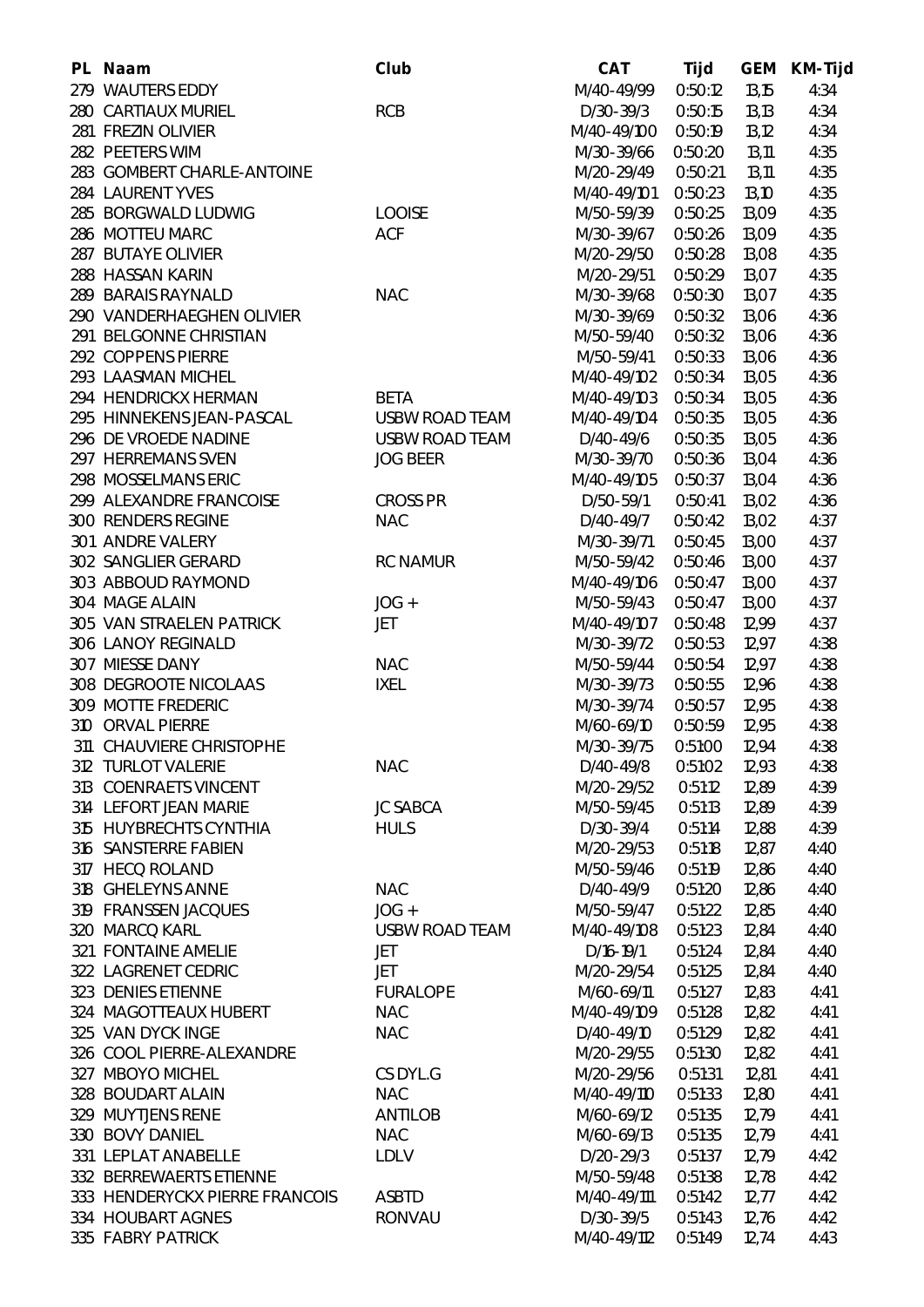| PL Naam                    | Club                  | <b>CAT</b>    | Tijd    | <b>GEM</b> | <b>KM-Tijd</b> |
|----------------------------|-----------------------|---------------|---------|------------|----------------|
| 336 CHALLE RENAUD          | <b>RCB</b>            | M/40-49/113   | 0:51:49 | 12,74      | 4:43           |
| 337 COLLIGNON GREGORY      |                       | M/20-29/57    | 0:51:50 | 12,73      | 4:43           |
| 338 WOUTER THOMAS          |                       | M/16-19/12    | 0:51:51 | 12,73      | 4:43           |
| 339 JANSSENS ALAIN         | <b>WINTERTH</b>       | M/40-49/114   | 0:51:52 | 12,72      | 4:43           |
| 340 WOUTERS LUC            |                       | M/40-49/115   | 0:51:55 | 12,71      | 4:43           |
| 341 DEFEIJT DANIEL         |                       | M/40-49/116   | 0:51:56 | 12,71      | 4:43           |
| 342 RENGLE KOEN            | <b>JOG CLUBJE</b>     | M/50-59/49    | 0:52:00 | 12,69      | 4:44           |
| 343 MESTACH CRISTINE       |                       | D/40-49/11    | 0:52:01 | 12,69      | 4:44           |
| 344 DEJARDIN OLIVIER       |                       | M/40-49/117   | 0:52:03 | 12,68      | 4:44           |
| 345 VANDELEEN BRIEUX       | CABW                  | M/16-19/13    | 0:52:09 | 12,66      | 4:44           |
| 346 TICHOUX PHILIPPE       | <b>RCB</b>            | M/40-49/118   | 0:52:10 | 12,65      | 4:45           |
| 347 VANHAMMEE GREGORY      | <b>SWIFT</b>          | M/30-39/76    | 0:52:11 | 12,65      | 4:45           |
| 348 MITTERMAYER FELIX      |                       | M/40-49/119   | 0:52:12 | 12,64      | 4:45           |
| 349 VLAEYEN JAN            | <b>ACHILLE</b>        | M/40-49/120   | 0:52:20 | 12,61      | 4:45           |
| <b>350 EDRIAT NATHALIE</b> | <b>NAC</b>            | D/40-49/12    | 0:52:22 | 12,60      | 4:46           |
| 351 DIRICQ DOMINIQUE       | <b>NAC</b>            | M/40-49/121   | 0:52:23 | 12,60      | 4:46           |
| 352 DELZANDRE CHRISTIAN    | <b>ANTILOB</b>        | M/40-49/122   | 0:52:24 | 12,60      | 4:46           |
| 353 BAUWIN GERALDINE       | <b>CS DYLE</b>        | D/20-29/4     | 0:52:25 | 12,59      | 4:46           |
| 354 BERTOUX MARIE          |                       | $D/16-19/2$   | 0:52:26 | 12,59      | 4:46           |
| 355 RIGOT SERGE            | <b>RCB</b>            | M/50-59/50    | 0:52:28 | 12,58      | 4:46           |
| 356 MARIEN JEAN-LUC        | <b>JOG GANS</b>       | M/40-49/123   | 0:52:33 | 12,56      | 4:47           |
| 357 MARTIN BRUNO           | <b>JOG GAST</b>       | M/30-39/77    | 0:52:37 | 12,54      | 4:47           |
| 358 VAN GOSSUM LUC         | <b>ACF</b>            | M/50-59/51    | 0:52:42 | 12,52      | 4:47           |
| 359 RENGLE HANNES          | <b>JOG CLUBJE</b>     | M/20-29/58    | 0:52:43 | 12,52      | 4:48           |
| 360 SAUCIN PASCAL          |                       | M/40-49/124   | 0:52:44 | 12,52      | 4:48           |
| 361 VANCUTSEM ERIC         | <b>ACF</b>            | M/40-49/125   | 0:52:49 | 12,50      | 4:48           |
| 362 GLOIRE MICHEL          | <b>NAC</b>            | M/40-49/126   | 0:52:52 | 12,48      | 4:48           |
| 363 DE WITTE CHRISTIAN     |                       | M/50-59/52    | 0:52:53 | 12,48      | 4:48           |
| <b>364 DUREZ PATRICK</b>   |                       | M/40-49/127   | 0:52:54 | 12,48      | 4:49           |
| 365 LEDUNE DIDIER          |                       | M/30-39/78    | 0:52:54 | 12,48      | 4:49           |
| 366 DESSY MICHAEL          |                       | M/30-39/79    | 0:52:55 | 12,47      | 4:49           |
| 367 DOME MARC              |                       | M/40-49/128   | 0:52:56 | 12,47      | 4:49           |
| <b>368 BRABANT ROBERT</b>  | <b>HAC</b>            | M/60-69/14    | 0:52:57 | 12,46      | 4:49           |
| 369 LANDUYT EVELIEN        | <b>JOG CLUBJE</b>     | D/20-29/5     | 0:53:02 | 12,45      | 4:49           |
| 370 STERPIN BENOIT         | <b>POSTE</b>          | M/30-39/80    | 0:53:02 | 12,45      | 4:49           |
| 371 LATINIS ERIC           |                       | M/50-59/53    | 0:53:08 | 12,42      | 4:50           |
| 372 CEULENAERE PAUL        |                       | M/40-49/129   | 0:53:09 | 12,42      | 4:50           |
| 373 FEYS JEAN-LOUIS        | <b>FURALOPE</b>       | M/40-49/130   | 0:53:15 | 12,39      | 4:50           |
| 374 HAESEBROEK HUGUES      |                       | M/20-29/59    | 0:53:16 | 12,39      | 4:51           |
| 375 HARAY                  |                       | M/30-39/81    | 0:53:17 | 12,39      | 4:51           |
| 376 BARBIDEAU THOMAS       |                       | M/30-39/82    | 0:53:18 | 12,38      | 4:51           |
| 377 POULAIN ROLAND         | <b>RONVAU</b>         | M/60-69/15    | 0:53:18 | 12,38      | 4:51           |
| 378 HENNERESSE ISABELLE    | <b>JCCS</b>           | D/30-39/6     | 0:53:19 | 12,38      | 4:51           |
| 379 ROUITS ELISABETH       | <b>NAC</b>            | D/30-39/7     | 0:53:19 | 12,38      | 4:51           |
| 380 DELATTE DAMIEN         |                       | M/30-39/83    | 0:53:20 | 12,38      | 4:51           |
| 381 DEN HOUDIJKER WILLEM   |                       | M/50-59/54    | 0:53:20 | 12,38      | 4:51           |
| 382 SONET RENAUD           | <b>NAC</b>            | M/30-39/84    | 0:53:21 | 12,37      | 4:51           |
| 383 GOOR PHILIPPE          |                       | M/30-39/85    | 0:53:22 | 12,37      | 4:51           |
| 384 FINE PAUL              | <b>RCB</b>            | M/50-59/55    | 0:53:23 | 12,36      | 4:51           |
| 385 VOKAER ETIENNE         | <b>USBW ROAD TEAM</b> | M/60-69/16    | 0:53:25 | 12,36      | 4:51           |
| 386 DREZE CHRISTIAN        | <b>NAC</b>            | M/40-49/131   | 0:53:25 | 12,36      | 4:51           |
| 387 GILLES ALAIN           | <b>JODOIGNE</b>       | M/50-59/56    | 0:53:26 | 12,35      | 4:51           |
| 388 HOUA MYRIAM            | <b>NAC</b>            | D/40-49/13    | 0:53:29 | 12,34      | 4:52           |
| 389 DE BROUWER OLIVIER     |                       | M/30-39/86    | 0:53:29 | 12,34      | 4:52           |
| 390 CHRETIEN SOPHIE        | <b>TITAN</b>          | $D/16 - 19/3$ | 0:53:31 | 12,33      | 4:52           |
| 391 COLON JEROME           | <b>TITAN</b>          | M/16-19/14    | 0:53:32 | 12,33      | 4:52           |
| 392 CHIELENS MERIEL        | <b>FURALOPE</b>       | D/30-39/8     | 0:53:33 | 12,32      | 4:52           |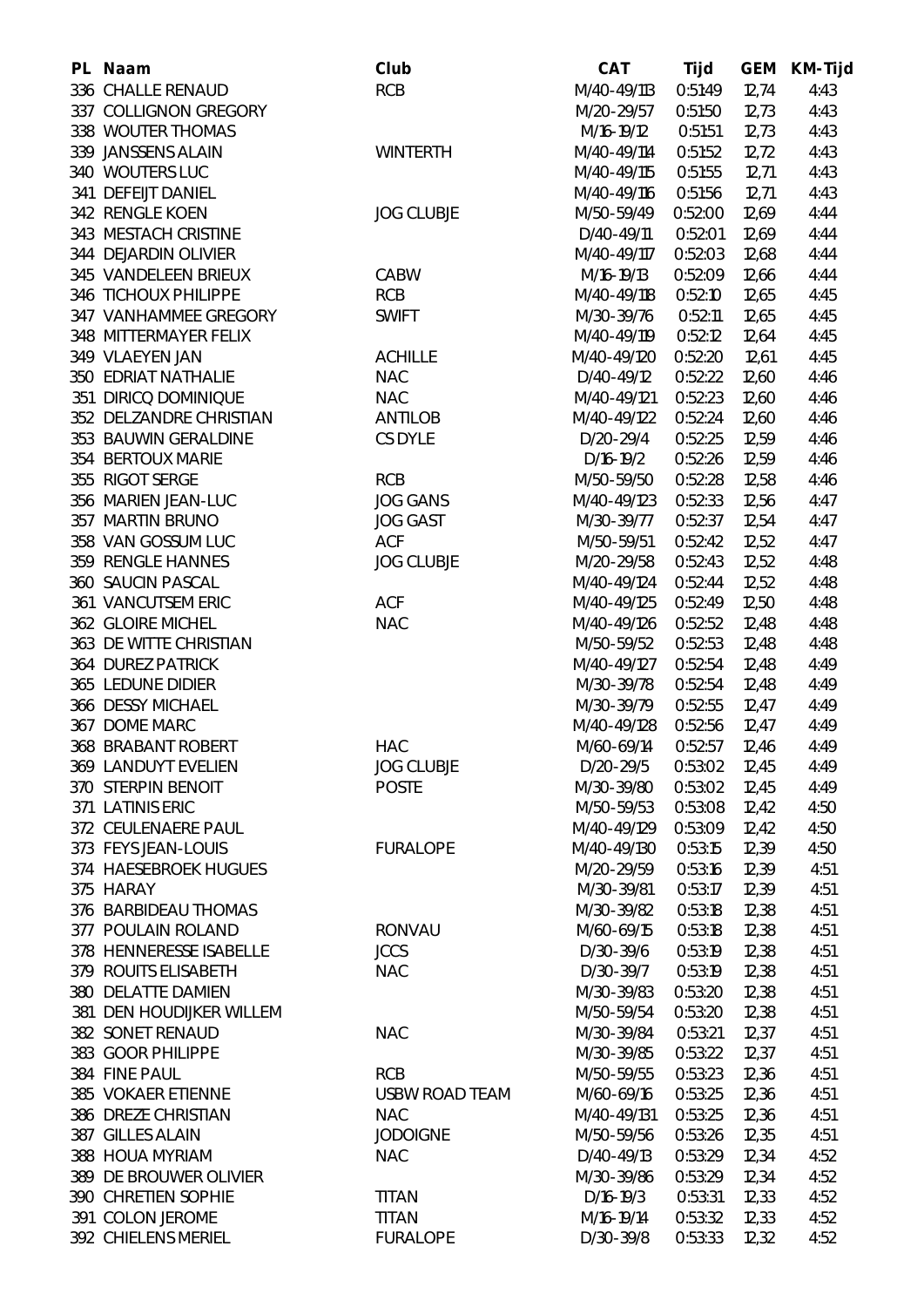| PL Naam                         | Club                     | <b>CAT</b>     | Tijd    |       | <b>GEM KM-Tijd</b> |
|---------------------------------|--------------------------|----------------|---------|-------|--------------------|
| 393 ALVAREZ BLANCO MANUEL       | <b>JET</b>               | M/40-49/132    | 0:53:35 | 12,32 | 4:52               |
| 394 HOLOFFE DIDIER              |                          | M/40-49/133    | 0:53:37 | 12,31 | 4:52               |
| 395 ROBERTI MAXIMILIEN          | <b>RONVAU</b>            | M/50-59/57     | 0:53:38 | 12,31 | 4:53               |
| 396 BISSOT MARC                 |                          | M/50-59/58     | 0:53:40 | 12,30 | 4:53               |
| 397 ROBERT PIERRE               |                          | M/60-69/17     | 0:53:43 | 12,29 | 4:53               |
| 398 STILMANT DENIS              | <b>NAC</b>               | M/40-49/134    | 0:53:44 | 12,28 | 4:53               |
| 399 BOCKET CHRISTIAN            |                          | M/50-59/59     | 0:53:46 | 12,28 | 4:53               |
| <b>400 AERTS FABIAN</b>         |                          | M/20-29/60     | 0:53:47 | 12,27 | 4:53               |
| 401 TURBIAZ MICHEL              | <b>PARA CL</b>           | M/50-59/60     | 0:53:49 | 12,26 | 4:54               |
| 402 THIRD IAN                   |                          | M/50-59/61     | 0:53:50 | 12,26 | 4:54               |
| 403 GOWIE CHRISTIAN             |                          | M/40-49/135    | 0:53:51 | 12,26 | 4:54               |
| <b>404 DELAHAYE JACQUES</b>     |                          | M/50-59/62     | 0:53:52 | 12,25 | 4:54               |
| <b>405 TITART PAUL</b>          | <b>RCB</b>               | M/40-49/136    | 0:53:53 | 12,25 | 4:54               |
| <b>406 CORNELIS BRIGITTE</b>    | $JOG +$                  | D/40-49/14     | 0:53:54 | 12,24 | 4:54               |
| <b>407 WALSCHAER CHRISTOPHE</b> | <b>GEMBLOUX TRI CLUB</b> | M/30-39/87     | 0:53:55 | 12,24 | 4:54               |
| 408 HENIN MARC                  | <b>ASBTD</b>             | M/50-59/63     | 0:53:56 | 12,24 | 4:54               |
| 409 OPDEBEECK WILLY             | <b>RCB</b>               | M/70 &+/1      | 0:53:57 | 12,23 | 4:54               |
| 410 DUCHENE JEAN PIERRE         | <b>RONVAU</b>            | M/50-59/64     | 0:53:58 | 12,23 | 4:54               |
| 411 BOUTAY SEBASTIEN            |                          | M/30-39/88     | 0:54:01 | 12,22 | 4:55               |
| 412 DE CORT TOM                 |                          | M/20-29/61     | 0:54:02 | 12,21 | 4:55               |
| 413 MAUBILLE BENOIT             | <b>JAMES</b>             | M/40-49/137    | 0:54:06 | 12,20 | 4:55               |
| 414 VAREWYCK PIERRE             | <b>ANTILOB</b>           | M/50-59/65     | 0:54:12 | 12,18 | 4:56               |
| 415 SCOUBEAU ANNE-MARIE         |                          | D/50-59/2      | 0:54:17 | 12,16 | 4:56               |
| 416 VANSTRAELEN LAETITIA        | JET                      | D/16-19/4      | 0:54:19 | 12,15 | 4:56               |
| 417 CAPOUET MATHIEU             |                          | M/20-29/62     | 0:54:21 | 12,14 | 4:56               |
| 418 VAN GANSBERGHE ERIC         |                          | M/40-49/138    | 0:54:23 | 12,14 | 4:57               |
| <b>419 DINJART DOMINIQUE</b>    |                          | M/40-49/139    | 0:54:27 | 12,12 | 4:57               |
| 420 CRISTOFOLI MAURICE          | JET                      | M/50-59/66     | 0:54:28 | 12,12 | 4:57               |
| 421 VANDERSANDEN DIDIDER        |                          | M/30-39/89     | 0:54:31 | 12,11 | 4:57               |
| 422 LACAILLE GUY                | <b>NAC</b>               | M/50-59/67     | 0:54:31 | 12,11 | 4:57               |
| 423 TROCH PAUL                  |                          | M/50-59/68     | 0:54:33 | 12,10 | 4:58               |
| 424 VALCKE ALAIN                |                          | M/40-49/140    | 0:54:34 | 12,10 | 4:58               |
| 425 GEERAERTS JOS               | <b>CSF</b>               | M/40-49/141    | 0:54:35 | 12,09 | 4:58               |
| 426 BRAEM GLEN                  |                          | M/16-19/15     | 0:54:36 | 12,09 | 4:58               |
| 427 OOSTERS MICHEL              | <b>ENJAMBEE</b>          | M/40-49/142    | 0:54:37 | 12,08 | 4:58               |
| 428 LOUAGIE JOHN                | CS DYL.G                 | M/30-39/90     | 0:54:38 | 12,08 | 4:58               |
| 429 VAN DER ELST MICHAEL        |                          | M/30-39/91     | 0:54:42 | 12,07 | 4:58               |
| 430 ABRASSART CHRISTIAN         |                          | M/40-49/143    | 0:54:47 | 12,05 | 4:59               |
| <b>431 VANLAERE ANDRE</b>       |                          | M/60-69/18     | 0:54:47 | 12,05 | 4:59               |
| 432 ILIC ANDRE                  |                          | M/40-49/144    | 0:54:49 | 12,04 | 4:59               |
| 433 DROMELET BERANGERE          |                          | D/30-39/9      | 0:54:50 | 12,04 | 4:59               |
| <b>434 DELANOTE DIRK</b>        |                          | M/40-49/145    | 0:54:50 | 12,04 | 4:59               |
| 435 CADROBBI ALDO               |                          | M/50-59/69     | 0:54:52 | 12,03 | 4:59               |
| 436 JACQUES YVES                | <b>NAC</b>               | M/40-49/146    | 0:55:00 | 12,00 | 5:00               |
| <b>437 WOUTERS LOUIS</b>        |                          | $M/70$ &+ $/2$ | 0:55:09 | 11,97 | 5:01               |
| <b>438 NUEMAN PHILIPPE</b>      | JET                      | M/40-49/147    | 0:55:20 | 11,93 | 5:02               |
| <b>439 RAMAEKERS GAUTHIER</b>   |                          | M/16-19/16     | 0:55:23 | 11,92 | 5:02               |
| <b>440 LELOUP STEPHAN</b>       | <b>RIWA</b>              | M/50-59/70     | 0:55:24 | 11,91 | 5:02               |
| 441 WALRAVENS BERNARD           |                          | M/50-59/71     | 0:55:36 | 11,87 | 5:03               |
| 442 BERSOUX MICHEL              | <b>ACLO</b>              | M/50-59/72     | 0:55:37 | 11,87 | 5:03               |
| 443 GASPERONI MAURIZIO          |                          | M/40-49/148    | 0:55:38 | 11,86 | 5:03               |
| 444 SONCK ANDRE                 |                          | M/40-49/149    | 0:55:40 | 11,86 | 5:04               |
| 445 ROLAND HUBERT               |                          | M/40-49/150    | 0:55:41 | 11,85 | 5:04               |
| 446 LATTINNE EUGENE             | <b>JODOIGNE</b>          | M/50-59/73     | 0:55:44 | 11,84 | 5:04               |
| 447 LECLERCQ DANIEL             | PARA CL                  | M/50-59/74     | 0:55:48 | 11,83 | 5:04               |
| 448 GROSSEN ROLANDE             | <b>TEND DET</b>          | D/50-59/3      | 0:56:01 | 11,78 | 5:06               |
| 449 RUYSSEN JEROME              | <b>ASBTD</b>             | M/20-29/63     | 0:56:02 | 11,78 | 5:06               |
|                                 |                          |                |         |       |                    |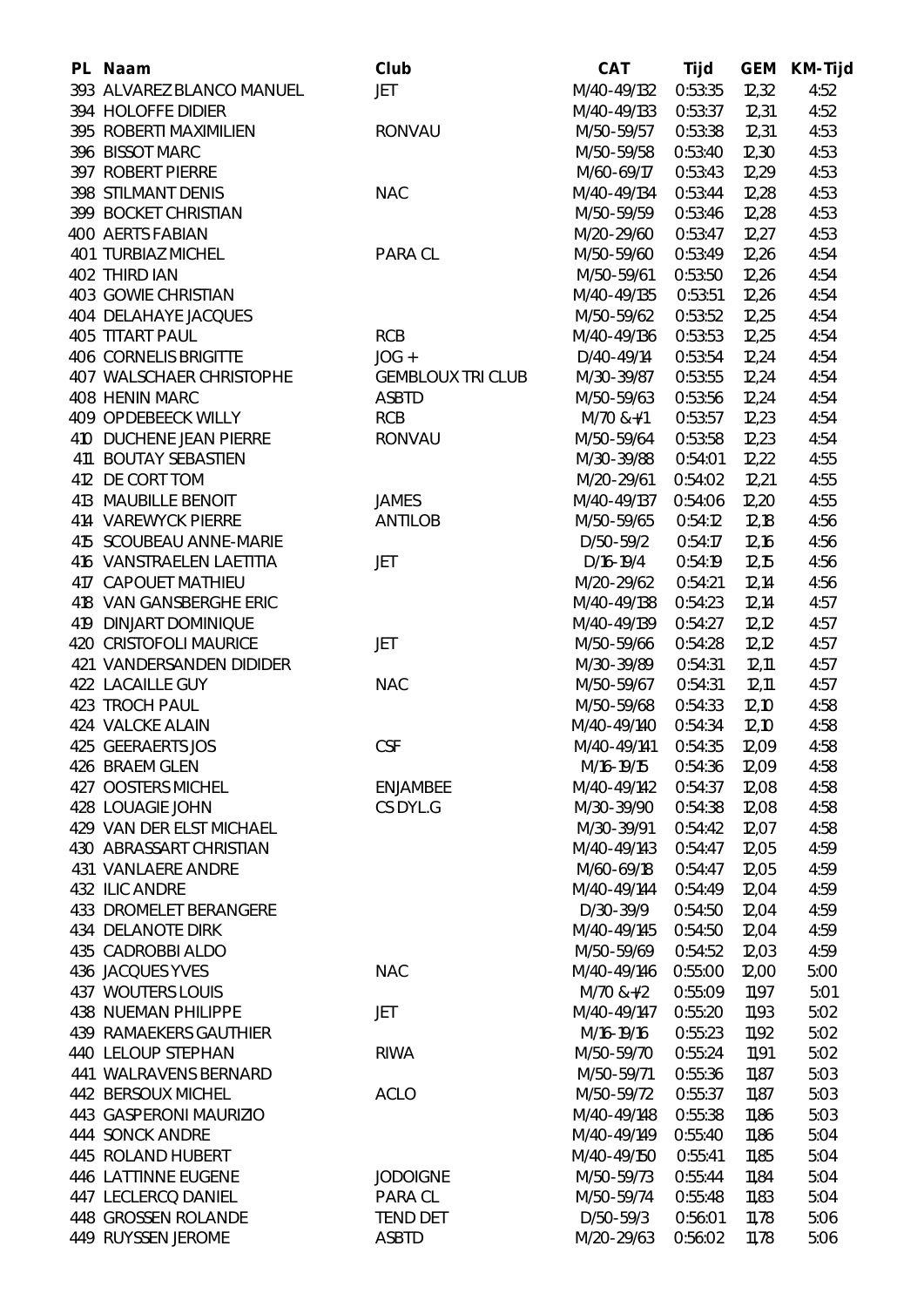| PL Naam                       | Club                  | <b>CAT</b>      | Tijd    | <b>GEM</b> | <b>KM-Tijd</b> |
|-------------------------------|-----------------------|-----------------|---------|------------|----------------|
| <b>450 RAMAECKERS ROBERT</b>  |                       | M/40-49/151     | 0:56:02 | 11,78      | 5:06           |
| 451 DE WILDE MARC             | <b>ANTILOB</b>        | M/30-39/92      | 0:56:03 | 11,78      | 5:06           |
| 452 RUELLE ERIC               | <b>JET</b>            | M/40-49/152     | 0:56:04 | 11,77      | 5:06           |
| <b>453 DURIEUX ALAIN</b>      |                       | M/40-49/153     | 0:56:06 | 11,76      | 5:06           |
| 454 GUY PIERRE                |                       | M/30-39/93      | 0:56:06 | 11,76      | 5:06           |
| 455 DELWARDE ANTOINE          |                       | M/20-29/64      | 0:56:07 | 11,76      | 5:06           |
| 456 GHERAILLE JEAN-MARC       |                       | M/40-49/154     | 0:56:08 | 11,76      | 5:06           |
| 457 VANDENHEEDE CHANTAL       | <b>MARIEMON</b>       | D/50-59/4       | 0:56:12 | 11,74      | 5:07           |
| 458 VANDERAUWERA INGRID       | <b>SWIFT</b>          | D/40-49/15      | 0:56:12 | 11,74      | 5:07           |
| 459 DEKEYSER ALAIN            | <b>SWIFT</b>          | M/40-49/155     | 0:56:13 | 11,74      | 5:07           |
| <b>460 VERNAILLEN BENOIT</b>  |                       | M/20-29/65      | 0:56:22 | 11,71      | 5:07           |
| <b>461 BLOCKMANS MARCEL</b>   | <b>ROBA</b>           | $M/70 & 8 + 13$ | 0:56:26 | 11,70      | 5:08           |
| <b>462 DUPUIS BENOIT</b>      | <b>JAMES</b>          | M/50-59/75      | 0:56:27 | 11,69      | 5:08           |
| <b>463 SAVERTEIG KARIN</b>    | CEPAL                 | M/30-39/94      | 0:56:28 | 11,69      | 5:08           |
| <b>464 LAMBILOTTE DAVI</b>    |                       | M/30-39/95      | 0:56:36 | 11,66      | 5:09           |
| 465 D HERDE GISELE            | CABW                  | D/16-19/5       | 0:56:38 | 11,65      | 5:09           |
| <b>466 LAENENS FRANCIS</b>    | <b>AXA TEAM</b>       | M/50-59/76      | 0:56:50 | 11,61      | 5:10           |
| 467 RUHL SVEN                 |                       | M/30-39/96      | 0:56:51 | 11,61      | 5:10           |
| <b>468 KEMPS JEAN PIERRE</b>  | <b>LEEUWERI</b>       | M/40-49/156     | 0:56:52 | 11,61      | 5:10           |
| <b>469 VERONESE TIZIANO</b>   |                       | M/30-39/97      | 0:56:53 | 11,60      | 5:10           |
| 470 METILLON HENRI            | <b>USBW ROAD TEAM</b> | M/50-59/77      | 0:56:58 | 11,59      | 5:11           |
| 471 VERHAMME ALEXANDRE        |                       | M/40-49/157     | 0:56:59 | 11,58      | 5:11           |
| 472 SMEKENS LUC               | <b>DCLA</b>           | M/40-49/158     | 0:57:06 | 11,56      | 5:11           |
| 473 LETELLIER MICHEL          |                       | M/40-49/159     | 0:57:09 | 11,55      | 5:12           |
| 474 KETELS ALEXANDRE          |                       | M/30-39/98      | 0:57:11 | 11,54      | 5:12           |
| 475 DOUTRELIGNE HERVE         |                       | M/40-49/160     | 0:57:15 | 11,53      | 5:12           |
| 476 VAN LANCKER PHILIPPE      | <b>ANTILOB</b>        | M/40-49/161     | 0:57:16 | 11,53      | 5:12           |
| 477 VANLOO MARC               | <b>RONVAU</b>         | M/40-49/162     | 0:57:17 | 11,52      | 5:12           |
| 478 VERMEERSCH TINE           |                       | D/30-39/10      | 0:57:17 | 11,52      | 5:12           |
| 479 VETS AGNES                | CABW                  | D/50-59/5       | 0:57:18 | 11,52      | 5:13           |
| <b>480 LUYTEN ALAIN</b>       |                       | M/40-49/163     | 0:57:19 | 11,51      | 5:13           |
| 481 PIQUARD BENOIT            | <b>RIWA</b>           | M/40-49/164     | 0:57:19 | 11,51      | 5:13           |
| <b>482 MAROT ANNE</b>         | <b>USBW ROAD TEAM</b> | D/40-49/16      | 0:57:23 | 11,50      | 5:13           |
| <b>483 INGEBOS CHRISTOPHE</b> |                       | M/30-39/99      | 0:57:24 | 11,50      | 5:13           |
| <b>484 PLOMTEUX VICTOR</b>    |                       | M/60-69/19      | 0:57:28 | 11,48      | 5:13           |
| 485 CRUL ROSA                 | <b>USBW ROAD TEAM</b> | $D/60$ &+/1     | 0:57:33 | 11,47      | 5:14           |
| 486 BRIES JOSEPH              | <b>SPT WAVRE</b>      | M/60-69/20      | 0:57:41 | 11,44      | 5:15           |
| <b>487 DEHASPE PHILIPPE</b>   |                       | M/40-49/165     | 0:57:43 | 11,44      | 5:15           |
| <b>488 ENGLEBERT DANIEL</b>   | $JOG +$               | M/40-49/166     | 0:57:47 | 11,42      | 5:15           |
| <b>489 DALLARA FABRICE</b>    |                       | M/30-39/100     | 0:57:48 | 11,42      | 5:15           |
| 490 DACY BRUNO                | <b>JOG GAST</b>       | M/30-39/101     | 0:57:52 | 11,41      | 5:16           |
| 491 JANSSEN JOHAN             | <b>H.BERGLOPERS</b>   | M/30-39/102     | 0:57:54 | 11,40      | 5:16           |
| 492 REDONDO PEDRO             | <b>RCB</b>            | M/50-59/78      | 0:57:56 | 11,39      | 5:16           |
| <b>493 FABRIQUE ROBERT</b>    |                       | M/60-69/21      | 0:57:57 | 11,39      | 5:16           |
| 494 VERHEIRSTRAETEN JACQUES   | JET                   | M/40-49/167     | 0:58:00 | 11,38      | 5:16           |
| 495 JAMART CHRISTOPHE         |                       | M/16-19/17      | 0:58:00 | 11,38      | 5:16           |
| 496 BARBAT JEAN-CLAUDE        |                       | M/60-69/22      | 0:58:01 | 11,38      | 5:16           |
| <b>497 LAHAYE RUDY</b>        | <b>ANTILOB</b>        | M/50-59/79      | 0:58:02 | 11,37      | 5:17           |
| <b>498 RAVET ANDRE</b>        | <b>LUCENT</b>         | M/60-69/23      | 0:58:03 | 11,37      | 5:17           |
| 499 BULTEAU CHARLOTTE         | <b>JAMES</b>          | D/20-29/6       | 0:58:04 | 11,37      | 5:17           |
| 500 BULTEAU JEAN-PAUL         | <b>JAMES</b>          | M/50-59/80      | 0:58:05 | 11,36      | 5:17           |
| 501 LEQUEUX MICHEL            | <b>KKH</b>            | $M/70$ &+/4     | 0:58:11 | 11,34      | 5:17           |
| 502 VANDEN DRIESCH FRANCOIS   | <b>DACM</b>           | M/40-49/168     | 0:58:13 | 11,34      | 5:18           |
| 503 TAVIER PASCAL             |                       | M/40-49/169     | 0:58:19 | 11,32      | 5:18           |
| 504 CHEVROLET HUGO            | <b>FURALOPE</b>       | M/50-59/81      | 0:58:20 | 11,31      | 5:18           |
| 505 BERTOLUTTI ARNAUD         |                       | M/30-39/103     | 0:58:21 | 11,31      | 5:18           |
| 506 DELVAL OLIVIER            |                       | M/30-39/104     | 0:58:22 | 11,31      | 5:18           |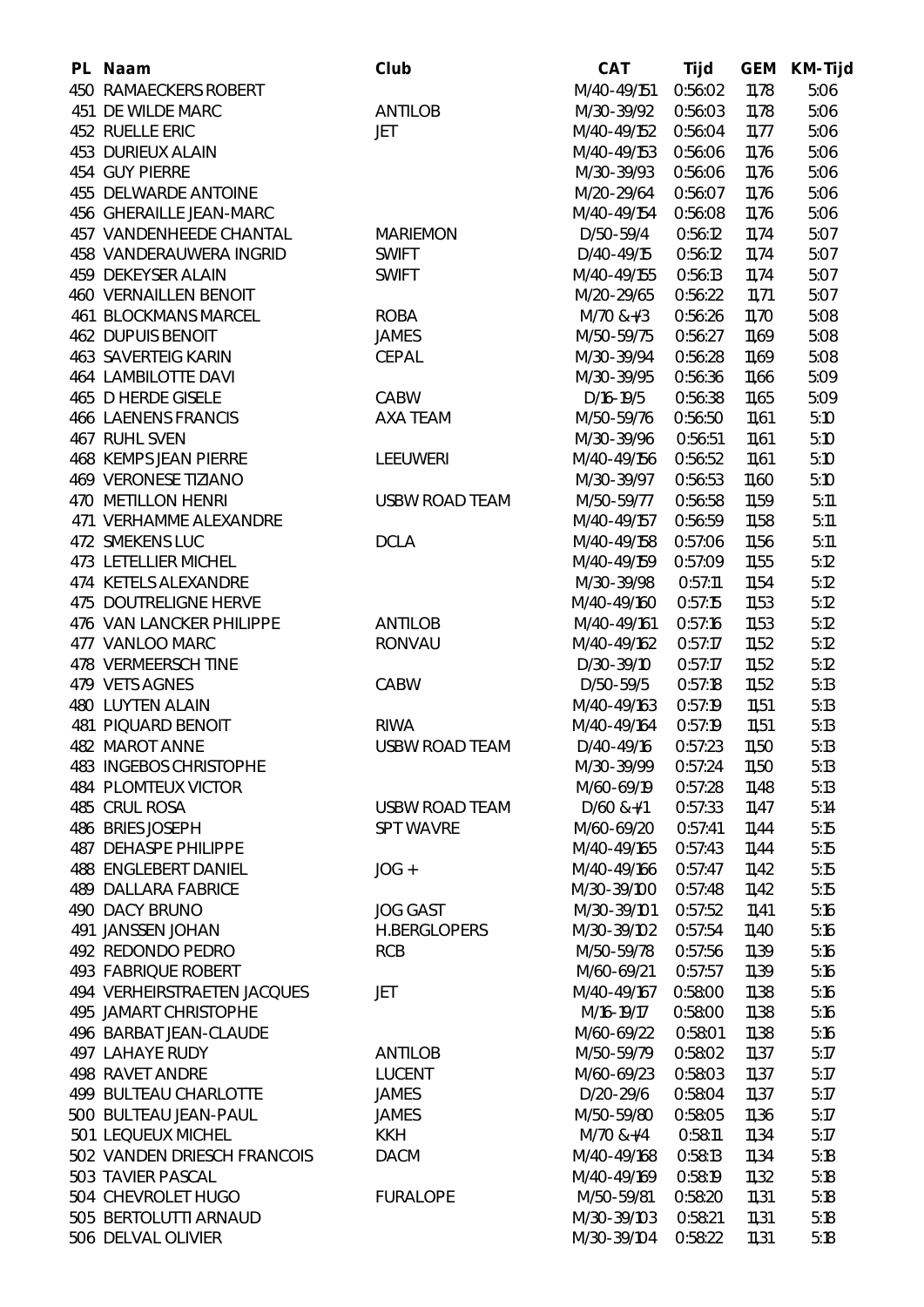| PL. | <b>Naam</b>                                 | Club                      | <b>CAT</b>                 | <b>Tijd</b> | <b>GEM</b> | <b>KM-Tijd</b> |
|-----|---------------------------------------------|---------------------------|----------------------------|-------------|------------|----------------|
| 507 | <b>BODART CLAUDE</b>                        |                           | M/50-59/82                 | 0:58:24     | 11,30      | 5:19           |
|     | 508 ALSINE SEBASTIEN                        |                           | M/30-39/105                | 0:58:28     | 11,29      | 5:19           |
|     | 509 GROSSEN YVES                            | <b>TEND DET</b>           | M/50-59/83                 | 0:58:29     | 11,29      | 5:19           |
|     | 510 DENIS MARCEL                            | <b>RONVAU</b>             | M/60-69/24                 | 0:58:31     | 11,28      | 5:19           |
| 511 | MORADIELLOS FERNANDO                        | <b>RCB</b>                | M/50-59/84                 | 0:58:33     | 11,27      | 5:19           |
|     | 512 COGELS PIERRE                           | <b>GUEPARDS TOUSSEURS</b> | M/20-29/66                 | 0:58:41     | 11,25      | 5:20           |
|     | 513 DERCENIER BENOIT                        |                           | M/30-39/106                | 0:58:49     | 11,22      | 5:21           |
|     | 514 DELCHAMBRE PHILIPPE                     | <b>FLEURUS</b>            | M/50-59/85                 | 0:58:50     | 11,22      | 5:21           |
|     | 515 FRANKIE ANN                             | <b>JOG CLUBJE</b>         | D/30-39/11                 | 0:58:55     | 11,20      | 5:21           |
|     | 516 WILMOTTE ALAIN                          |                           | M/30-39/107                | 0:58:56     | 11,20      | 5:21           |
|     | 517 HAINE JAN                               |                           | M/30-39/108                | 0:58:58     | 11,19      | 5:22           |
|     | 518 COUPIN PATRICK                          |                           | M/30-39/109                | 0:59:06     | 11,17      | 5:22           |
|     | 519 MICHIELS FREDERIC                       |                           | M/30-39/110                | 0:59:07     | 11,16      | 5:22           |
|     | 520 DEMOULIN NICOLAS                        |                           | M/30-39/111                | 0:59:10     | 11,15      | 5:23           |
|     | 521 POLAIN JEAN CLAUDE                      |                           | M/60-69/25                 | 0:59:15     | 11,14      | 5:23           |
|     | 522 COOLS CHRISTIAN                         | <b>JAMES</b>              | M/40-49/170                | 0:59:16     | 11,14      | 5:23           |
|     | 523 BALANGER DIDIER                         |                           | M/30-39/112                | 0:59:20     | 11,12      | 5:24           |
|     | 524 NICAISE PHILIPPE                        |                           | M/50-59/86                 | 0:59:21     | 11,12      | 5:24           |
|     | 525 PURNELLE HUGUES                         |                           | M/50-59/87                 | 0:59:26     | 11,10      | 5:24           |
|     | 526 REMY MICHEL                             |                           | M/40-49/171                | 0:59:27     | 11,10      | 5:24           |
|     | 527 VERNAILLEN DIMITRI                      |                           | M/30-39/113                | 0:59:30     | 11,09      | 5:25           |
|     | 528 VANDENBROECKE MARC                      | <b>GLOBE TR</b>           | M/30-39/114                | 0:59:31     | 11,09      | 5:25           |
|     | 529 VERSCHEUREN JEROME                      |                           | M/16-19/18                 | 0:59:32     | 11,09      | 5:25           |
|     | 530 DENEFFE GUY                             |                           | M/50-59/88                 | 0:59:32     | 11,09      | 5:25           |
|     | 531 PEREMANS MARIE-ANGELE                   | JET                       | D/50-59/6                  | 0:59:36     | 11,07      | 5:25           |
|     | 532 LOUVRIER FERNAND                        |                           | M/50-59/89                 | 0:59:37     | 11,07      | 5:25           |
|     | 533 LEMAIRE VALERY                          |                           | M/30-39/115                | 0:59:40     | 11,06      | 5:25           |
|     | 534 DEBAY PIERRE                            |                           | M/40-49/172                | 0:59:42     | 11,06      | 5:26           |
|     | 535 DOMS HARRY                              |                           | M/50-59/90                 | 0:59:47     | 11,04      | 5:26           |
|     | 536 HEYLEN YVES                             |                           | M/30-39/116                | 0:59:55     | 11,02      | 5:27           |
|     | 537 ARYS DOMINIQUE                          | <b>BIN</b>                | D/40-49/17                 | 0:59:57     | 11,01      | 5:27           |
|     | 538 PARMENTIER ANNICK                       | <b>LDLV</b>               | D/40-49/18                 | 01:00:00    | 11,00      | 5:27           |
|     | 539 PLETINCKX MARTINE                       | <b>ANTILOB</b>            | D/50-59/7                  | 01:00:01    | 11,00      | 5:27           |
|     | 540 STAINIER VINCENT                        | <b>OMBRAGE</b>            | M/40-49/173 01:00:04 10,99 |             |            | 5:28           |
|     | 541 SYMONS PETRO                            | <b>NAC</b>                | M/50-59/91                 | 01:00:06    | 10,98      | 5:28           |
|     | 542 LAGAERT RITA                            | <b>JET</b>                | D/50-59/8                  | 01:00:10    | 10,97      | 5:28           |
|     | 543 HAINE MARIE JOSE                        | <b>LOOISE</b>             | D/30-39/12                 | 01:00:15    | 10,95      | 5:29           |
|     | 544 DELAFONTAINE CHRISTIAN                  | <b>NAC</b>                | M/50-59/92                 | 01:00:19    | 10,94      | 5:29           |
|     | 545 DEBOCK JULIE                            | <b>TITAN</b>              | D/20-29/7                  | 01:00:20    | 10,94      | 5:29           |
|     | 546 CEENAEME RITA                           |                           | D/50-59/9                  | 01:00:21    | 10,94      | 5:29           |
|     | 547 VANWINDEKENS FREDERIC                   |                           | M/20-29/67                 | 01:00:30    | 10,91      | 5:30           |
|     | 548 DEGRAEVE HILDE                          | <b>NAC</b>                | D/40-49/19                 | 01:00:38    | 10,89      | 5:31           |
|     | 549 SONCK DAVID                             | <b>NAC</b>                | M/20-29/68                 | 01:00:39    | 10,88      | 5:31           |
|     | 550 PAYRAT JEAN MARC                        |                           | M/40-49/174                | 01:00:49    | 10,85      | 5:32           |
|     | 551 BAREEL JEAN                             |                           | M/50-59/93                 | 01:00:49    | 10,85      | 5:32           |
|     | 552 DACY JEAN-CHARLES                       | <b>JOG GAST</b>           | M/60-69/26                 | 01:00:52    | 10,84      | 5:32           |
|     | 553 FABRE ANNE                              | <b>USBW ROAD TEAM</b>     | D/50-59/10                 | 01:00:54    | 10,84      | 5:32           |
|     | 554 DUYCK NADINE                            | <b>USBW ROAD TEAM</b>     | D/50-59/11                 | 01:00:55    | 10,83      | 5:32           |
|     | 555 GELDOF QUENTIN                          | AF                        | M/30-39/117                | 01:00:56    | 10,83      | 5:32           |
|     | 556 VYGEN JIMMY                             |                           | M/20-29/69                 | 01:00:57    | 10,83      | 5:32           |
|     | 557 HOUTRELLE MARCEL                        | <b>SC CHARL</b>           | M/60-69/27                 | 01:01:03    | 10,81      | 5:33           |
|     | 558 LACROIX MICHELE                         | <b>NAC</b>                | D/50-59/12                 | 01:01:06    | 10,80      | 5:33           |
|     | 559 COPPENS PHILIPPE                        | <b>NAC</b>                | M/40-49/175                | 01:01:07    |            | 5:33           |
|     | 560 CAPELLEMAN ISABEL                       |                           | D/30-39/13                 | 01:01:11    | 10,80      | 5:34           |
|     |                                             |                           |                            |             | 10,79      |                |
|     | 561 DE CONINCK CHRISTINE<br>562 PAULUS MARC | <b>USBW ROAD TEAM</b>     | D/40-49/20                 | 01:01:12    | 10,78      | 5:34           |
|     |                                             | SP_VERMA                  | M/50-59/94                 | 01:01:20    | 10,76      | 5:35           |
|     | 563 MALVOZ JEAN-REMY                        | <b>ESM</b>                | M/60-69/28                 | 01:01:21    | 10,76      | 5:35           |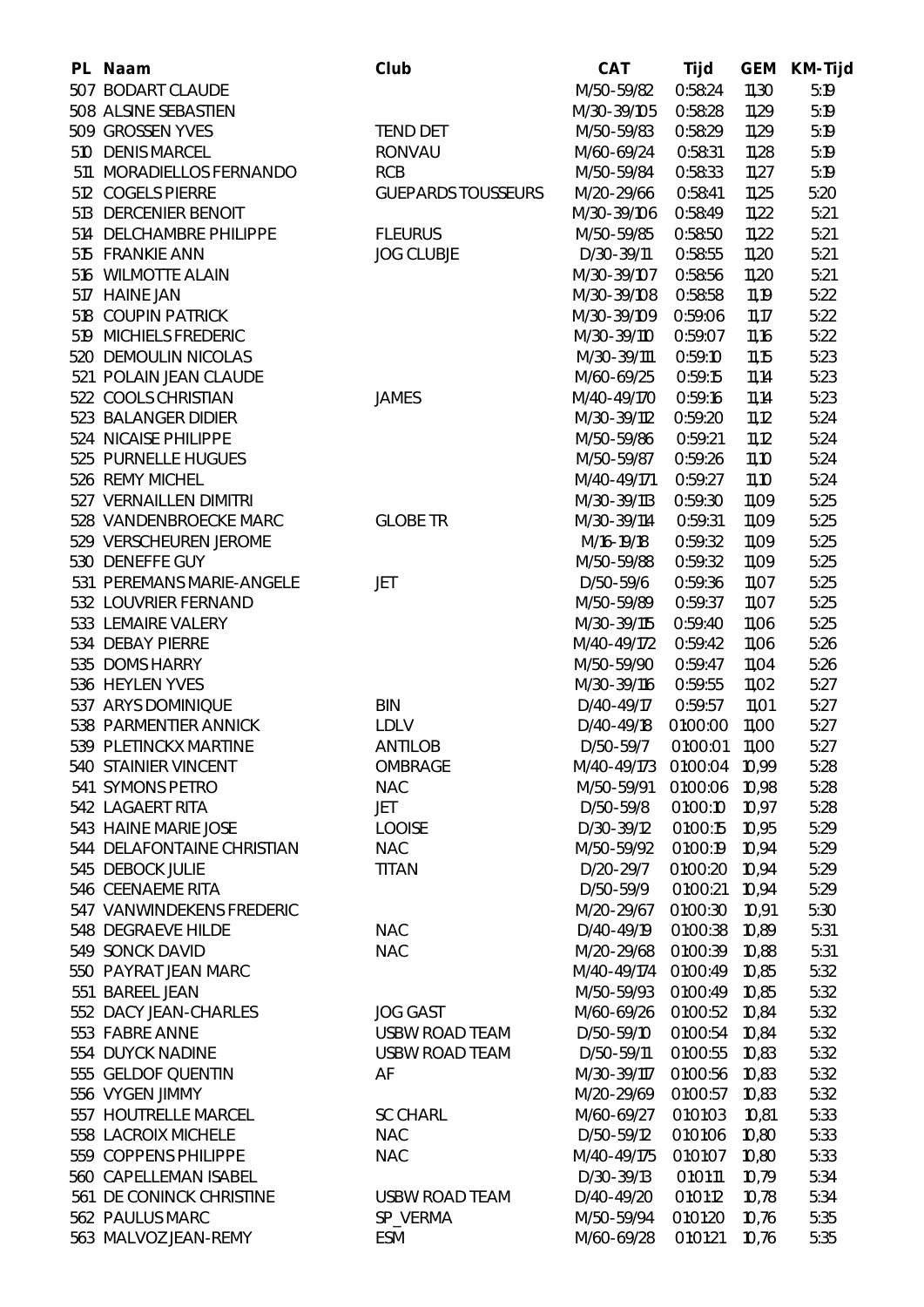| PL Naam                           | <b>Club</b>           | <b>CAT</b>     | Tijd     | <b>GEM</b> | <b>KM-Tijd</b> |
|-----------------------------------|-----------------------|----------------|----------|------------|----------------|
| 564 VAN AKKER ROGER               | <b>CSF</b>            | M/60-69/29     | 01:01:24 | 10,75      | 5:35           |
| 565 WILLOT YVES                   |                       | M/40-49/176    | 01:01:29 | 10,73      | 5:35           |
| 566 COOL FRANCOIS XAVIER          |                       | M/20-29/70     | 01:01:33 | 10,72      | 5:36           |
| 567 GILLOT GAELLE                 |                       | D/16-19/6      | 01:01:35 | 10,72      | 5:36           |
| 568 SALSANOV IBRAGIM              | <b>USBW ROAD TEAM</b> | M/40-49/177    | 01:01:36 | 10,71      | 5:36           |
| 569 BOUTRIAU LOUIS                | <b>NAC</b>            | M/50-59/95     | 01:01:37 | 10,71      | 5:36           |
| 570 DEWIGNE BERNARD               | <b>GLOBE TR</b>       | M/50-59/96     | 01:01:40 | 10,70      | 5:36           |
| 571 GEENENS GERY                  |                       | M/20-29/71     | 01:01:55 | 10,66      | 5:38           |
| 572 GUSBIN CATHY                  | <b>SWIFT</b>          | D/40-49/21     | 01:01:56 | 10,66      | 5:38           |
| 573 DOSIMONT THIERRY              | <b>RONVAU</b>         | M/50-59/97     | 01:02:09 | 10,62      | 5:39           |
| 574 THONON ROBERT                 |                       | M/60-69/30     | 01:02:12 | 10,61      | 5:39           |
| 575 BARRAS PHILIPPE               |                       | M/50-59/98     | 01:02:13 | 10,61      | 5:39           |
| 576 LUYTEN JAN                    |                       | M/50-59/99     | 01:02:23 | 10,58      | 5:40           |
| 577 BOMBOKO EDDY                  |                       | M/30-39/118    | 01:02:32 | 10,55      | 5:41           |
| 578 DUHAMEL HEIN                  |                       | M/30-39/119    | 01:02:33 | 10,55      | 5:41           |
| 579 HOUYOUX REGIS                 |                       | M/30-39/120    | 01:02:39 | 10,53      | 5:42           |
| 580 MATTOT CHRISTINE              |                       | D/40-49/22     | 01:02:45 | 10,52      | 5:42           |
| 581 BUCK JEAN-FRANCOIS            | <b>TITAN</b>          | M/40-49/178    | 01:02:46 | 10,52      | 5:42           |
| 582 MARECHAL OLIVIER              | <b>ANTILOB</b>        | M/40-49/179    | 01:02:47 | 10,51      | 5:42           |
| 583 LANNOY WOLFGANG               | <b>JOG GAST</b>       | M/60-69/31     | 01:02:48 | 10,51      | 5:43           |
| 584 GOFFART BRIGITTE              | <b>KURISTO</b>        | D/50-59/13     | 01:02:52 | 10,50      | 5:43           |
| 585 MULLER SABINE                 |                       | D/30-39/14     | 01:02:56 | 10,49      | 5:43           |
| 586 VAN OVERBEKE NATACHA          |                       | M/20-29/72     | 01:02:56 | 10,49      | 5:43           |
| 587 BUISSIN MICHEL                | <b>GSKFUNCLUB</b>     | M/40-49/180    | 01:02:57 | 10,48      | 5:43           |
| 588 PIRART BORIS                  |                       | M/50-59/100    | 01:03:03 | 10,47      | 5:44           |
| 589 VANACKERE ERIK                | <b>ANTILOB</b>        | M/40-49/181    | 01:03:09 | 10,45      | 5:44           |
| 590 CATTELL JANET                 | <b>CES</b>            | D/50-59/14     | 01:03:10 | 10,45      | 5:45           |
| 591 GRANDA MARTHE                 | <b>RCB</b>            | D/50-59/15     | 01:03:13 | 10,44      | 5:45           |
| 592 VERHULST GEORGES              | <b>RCB</b>            | M/50-59/101    | 01:03:14 | 10,44      | 5:45           |
| 593 VYGEN JONATHAN                |                       | M/20-29/73     | 01:03:21 | 10,42      | 5:46           |
| 594 SCHLESSER EDDY                |                       | M/60-69/32     | 01:03:25 | 10,41      | 5:46           |
| 595 JOSE DOS SANTOS FERM ANGELO   |                       | M/40-49/182    | 01:03:33 | 10,39      | 5:47           |
| 596 DAVE RICHARD                  |                       | M/50-59/102    | 01:03:39 | 10,37      | 5:47           |
| 597 ROSAR RAMONDE                 |                       | D/50-59/16     | 01:03:40 | 10,37      | 5:47           |
| 598 DEVOS DOMINIQUE               | <b>SPT WAVRE</b>      | D/50-59/17     | 01:03:45 | 10,35      | 5:48           |
| 599 SHUNGU MAHUNGU                |                       | M/40-49/183    | 01:04:14 | 10,28      | 5:50           |
| <b>600 LANGELA MARITA</b>         | <b>JOKA</b>           | D/40-49/23     | 01:04:23 | 10,25      | 5:51           |
| 601 KAUFMANN ALAIN                | <b>JOG GANS</b>       | M/50-59/103    | 01:04:24 | 10,25      | 5:51           |
| <b>602 PERMENTIER PATRICK</b>     | <b>JOG BEER</b>       | M/40-49/184    | 01:04:31 | 10,23      | 5:52           |
| <b>603 CAROUBEL LUCIEN</b>        | <b>USBW ROAD TEAM</b> | $M/70$ &+ $/5$ | 01:04:32 | 10,23      | 5:52           |
| <b>604 DEBILDE ANNE FRANCOISE</b> | <b>RONVAU</b>         | D/40-49/24     | 01:04:42 | 10,20      | 5:53           |
| <b>605 CORNELIS DOMINIQUE</b>     |                       | D/40-49/25     | 01:05:05 | 10,14      | 5:55           |
| <b>606 GOBEAU NATHALIE</b>        |                       | D/30-39/15     | 01:05:19 | 10,10      | 5:56           |
| <b>607 STEENPUT LUC</b>           | <b>ASBTD</b>          | M/40-49/185    | 01:05:22 | 10,10      | 5:57           |
| <b>608 KEYMOLEN ROGER</b>         | SP_VERMA              | M/50-59/104    | 01:05:26 | 10,09      | 5:57           |
| 609 DE BECQ JOS                   | <b>JOG BEER</b>       | M/50-59/105    | 01:05:46 | 10,04      | 5:59           |
| 610 GEUNS LUDO                    |                       | M/50-59/106    | 01:05:55 | 10,01      | 6:00           |
| 611 LORIA ANNE                    |                       | D/40-49/26     | 01:05:56 | 10,01      | 6:00           |
| 612 MARTIN CÉCILE                 |                       | M/40-49/186    | 01:05:57 | 10,01      | 6:00           |
| 613 LANNOO THIERRY                |                       | M/30-39/121    | 01:05:58 | 10,01      | 6:00           |
| 614 LORIA ANDRE                   |                       | M/60-69/33     | 01:06:06 | 9,98       | 6:01           |
| 615 DELPORTE MICHEL               |                       | M/40-49/187    | 01:06:11 | 9,97       | 6:01           |
| 616 VANNIEUWENHOVEN ARTHUR        |                       | M/70 &+/6      | 01:06:39 | 9,90       | 6:04           |
| 617 FRANCQ PAUL                   | <b>LDLV</b>           | M/40-49/188    | 01:06:45 | 9,89       | 6:04           |
| 618 LEPLAT SEVERINE               |                       | D/20-29/8      | 01:06:57 | 9,86       | 6:05           |
| 619 BRICHET ALBERT                | <b>JCCS</b>           | M/70 &+/7      | 01:07:29 | 9,78       | 6:08           |
| <b>620 DUCHESNE STEPHANIE</b>     | <b>AXA TEAM</b>       | D/30-39/16     | 01:07:52 | 9,72       | 6:10           |